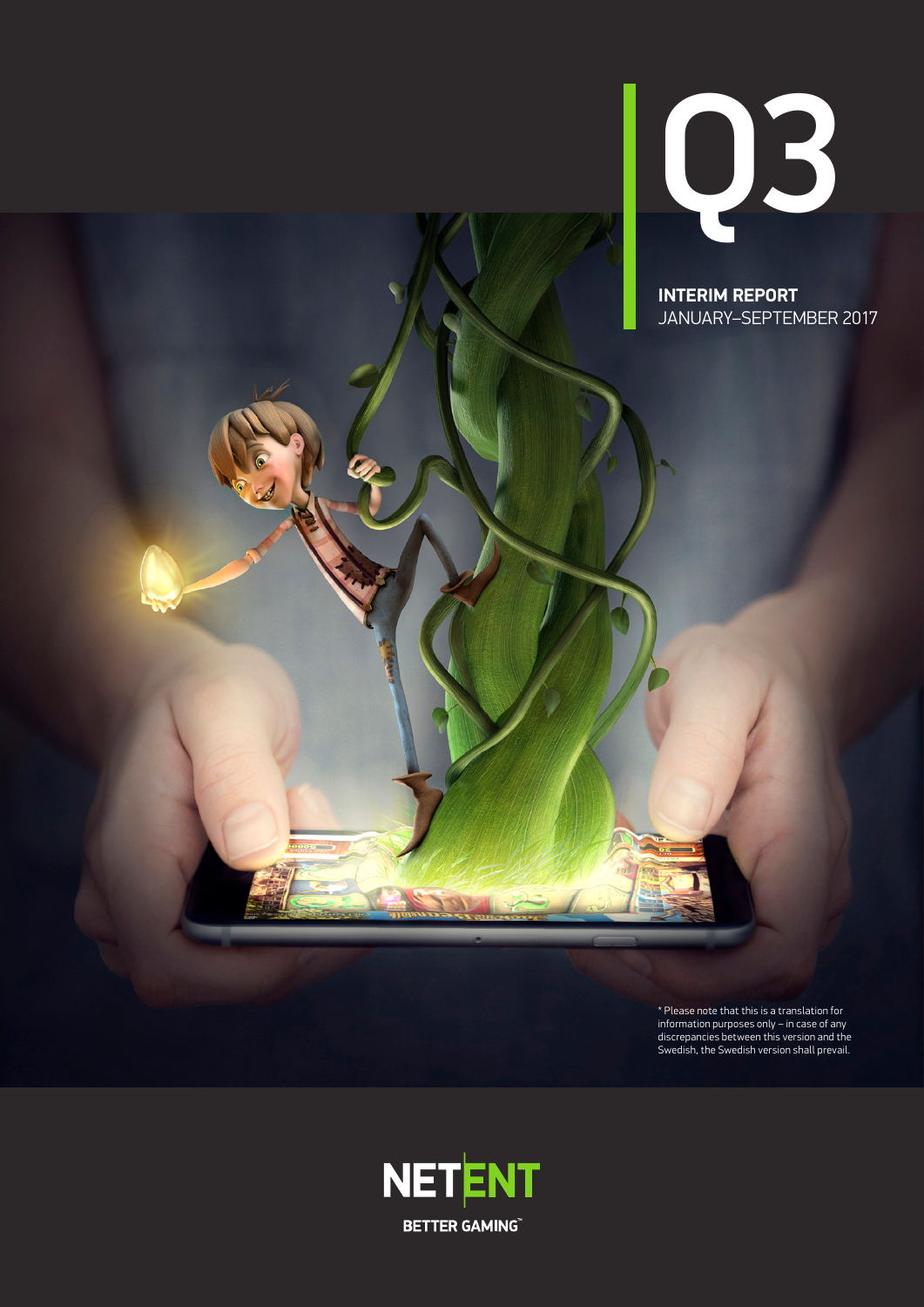# Q3 **INTERIM REPORT JANUARY–SEPTEMBER 2017**

# **Third quarter 2017**

- Revenues for the third quarter increased by 12.3% to SEK 401 (357) million
- Operating profit amounted to SEK 156 (129) million, an increase of 20.5%
- Operating margin was 38.9 (36.2)%
- **Profit after tax amounted to SEK 142 (119) million, an increase of 19.4%**
- **Earnings per share amounted to SEK 0.59 (0.50) before and after dilution**
- **8 new customer agreements were signed and 10 new customers' casinos were launched**

# **First nine months 2017**

- Revenues for the first nine months increased by 14.3% to SEK 1,206 (1,055) million
- Operating profit amounted to SEK 437 (380) million, an increase of 15.0%
- Operating margin was 36.3 (36.0)%
- Profit after tax amounted to SEK 400 (355) million, an increase of 12.9%
- Earnings per share amounted to SEK 1.67 (1.48) before and after dilution
- 29 new customer agreements were signed and 24 new customers' casinos were launched

# **Important events in the third quarter**

- Retail deal signed with Eurogames in Italy for land-based gaming machines
- Live Rewards launched for Live Casino
- New game functionality was introduced as part of NetEnt Engage™
- Free-round functionality was launched with first customer in New Jersey

# **Quote from Per Eriksson, President and CEO**

- *" The third quarter was another solid quarter for NetEnt. Revenues increased by 12 percent and the operating margin was significantly better than in the third quarter of last year. Mobile games and regulated markets such as the UK, Italy and Spain contributed the most to our growth."*

| <b>Summary in figures (kSEK)</b>           | Jul-Sep<br>2017 | Jul-Sep<br>2016 | Jan-Sep<br>2017 | Jan-Sep<br>2016 | Jan-Dec<br>2016 |
|--------------------------------------------|-----------------|-----------------|-----------------|-----------------|-----------------|
| Operating revenues                         | 401,211         | 357,389         | 1,205,721       | 1,054,807       | 1,455,101       |
| Operating expenses                         | $-245,290$      | $-227.945$      | -768.576        | $-674.824$      | $-919.152$      |
| <b>Operating profit</b>                    | 155.921         | 129.444         | 437.145         | 379,983         | 535,949         |
| Operating margin                           | 38.9%           | 36.2%           | 36.3%           | 36.0%           | 36.8%           |
| Cash flow from operating activities (1)    | 31.975          | 178,585         | 368,506         | 465,389         | 624.213         |
| Cash flow for the period                   | $-22.727$       | 132,451         | $-349,457$      | $-2,122$        | 79,122          |
| Cash and cash equivalents at end of period | 144,652         | 412.776         | 144.652         | 412,776         | 494.497         |

(1) Cash flow in the reporting period was negatively affected by a planned tax payment in Malta of 165 851 kSEK related to the tax year 2016. 6/7 of the payment, 142 158 kSEK, was refunded to NetEnt after the end of the period, in accordance with Maltese tax rules. Last year, the corresponding tax payment and refund occurred in the fourth quarter.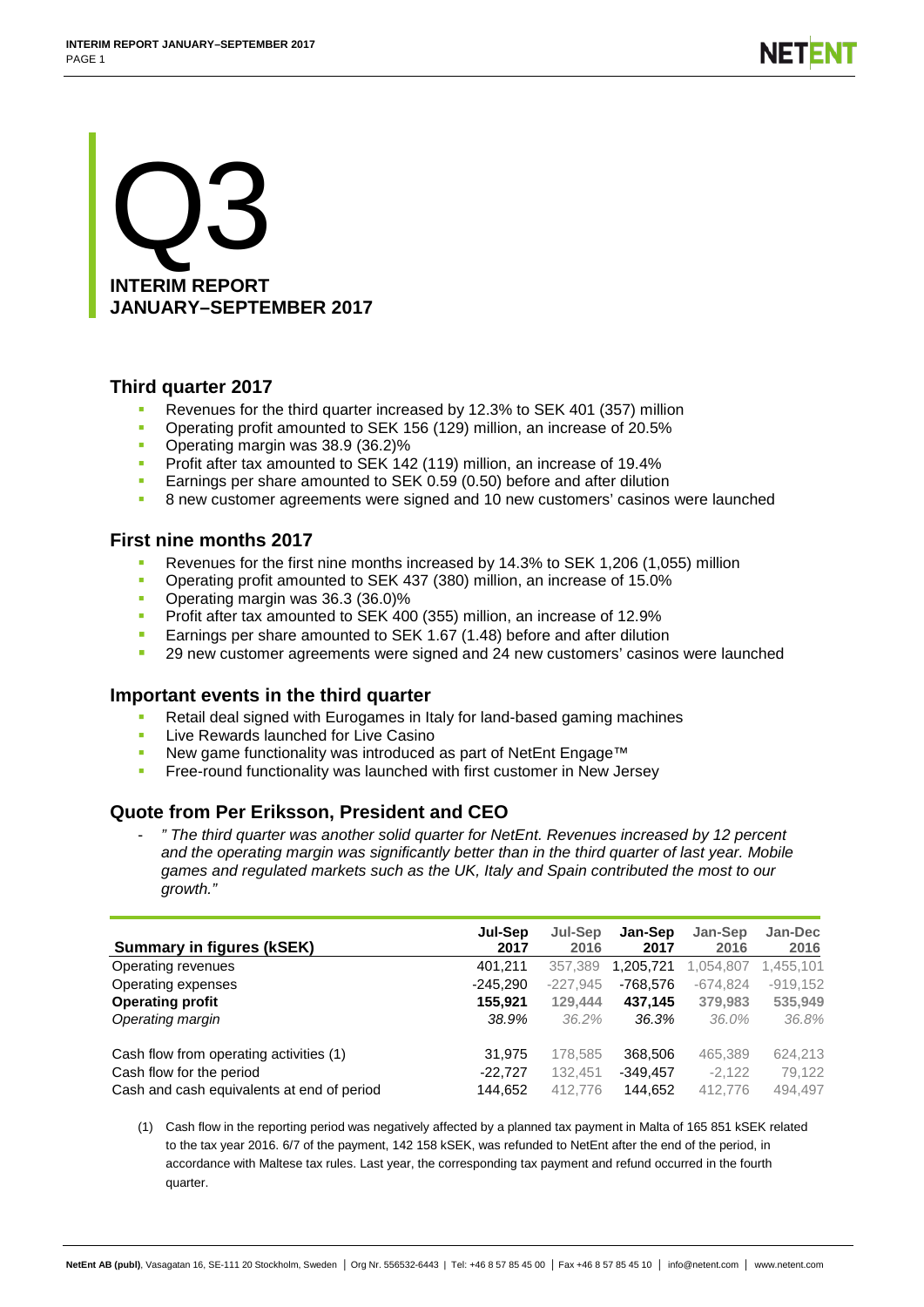# **Comments by Per Eriksson, President and CEO**

### **Continued growth and higher profitability**

The third quarter was another solid quarter for NetEnt. Revenues increased by 12 percent and operating profit rose by 20 percent compared to the same quarter of last year. The operating margin was significantly better than in the third quarter of last year, thanks to growing revenues and economies of scale in the business. Mobile games continued to be an important growth factor and accounted for 52 percent of total revenues in the quarter. Our systems managed 10.2 billion gaming transactions during the quarter, representing an increase of 18 percent compared to the corresponding period of last year. The royalty level for our products remained unchanged. We signed agreements with eight new customers and launched ten new customers' casinos.

### **Making our offering more attractive**

We launched three new games during the quarter – *Wolf Cub, Emoji Planet* and *Legend of Shangri-La*. In the last quarter of the year, we are releasing some new thrilling games such as *Planet of the Apes* and *Finn and the Swirly Spin*, the latter of which has been developed to provide the ultimate mobile gaming experience. We also unveiled new free-round functionality as part of *NetEnt Engage™*, to support our customers in boosting player activity and loyalty.

Live Casino is showing solid growth, especially the mobile product, which has been very well received by our customers. In the third quarter, we continued to roll out *Live Rewards,* which is an innovative set of bonus functions that make our games more thrilling for players and operators. We have also expanded our Live studio in Malta and going forward, we will be offering more exclusive tables to our customers. In the fourth quarter we are making our Live Casino offering more complete by launching Standard Black Jack for mobile, which has been on our customers' wish list for some time.

We are developing our professional services business and in October, we launched a new digital ad buying service for gaming operators together with our partner Ve Global, so called programmatic marketing. Competition is toughening among operators and we are convinced that our customers need to use gaming data in a better way to be able to optimize their marketing spend. Looking ahead, we will continue to develop new services that support our customers to drive growth.

### **Strong growth outside of the Nordics**

Great Britain and Italy contributed the most to our growth in the quarter, but strong growth was also seen in other regulated markets such as Spain and Denmark. We continue to grow fast in New Jersey and in the third quarter, we introduced free-round functionality with the first customer there. However, developments in Pennsylvania have been disappointing, with persistent delays in the political process, but after yesterday's news it is highly likely that a new gaming legislation will be implemented shortly. The potential tax income from regulated gaming offers an important source of future funding for many US states and longer-term, we continue to see great potential in the US when other states follow New Jersey to re-regulate online casino. We also see interesting future opportunities in Latin America, and in early October we signed our second customer agreement for the regulated market in Mexico, with Caliente, which is one of the leading operators in that market.

#### **Future outlook**

The future outlook remains bright and for the remainder of 2017, we see conditions for continued solid growth supported by new games, increasing market shares in the UK, mobile growth, many new customers to launch and our expansion in North America. We continue to hire more employees and develop our platform. We strengthen the organization to increase our output capacity, enter more regulated markets and integrate many new customers. With this in mind, we foresee an ongoing need to invest during the rest of 2017. We do this to enable continued solid growth with increasing economies of scale for NetEnt going forward.



*Per Eriksson, President and CEO*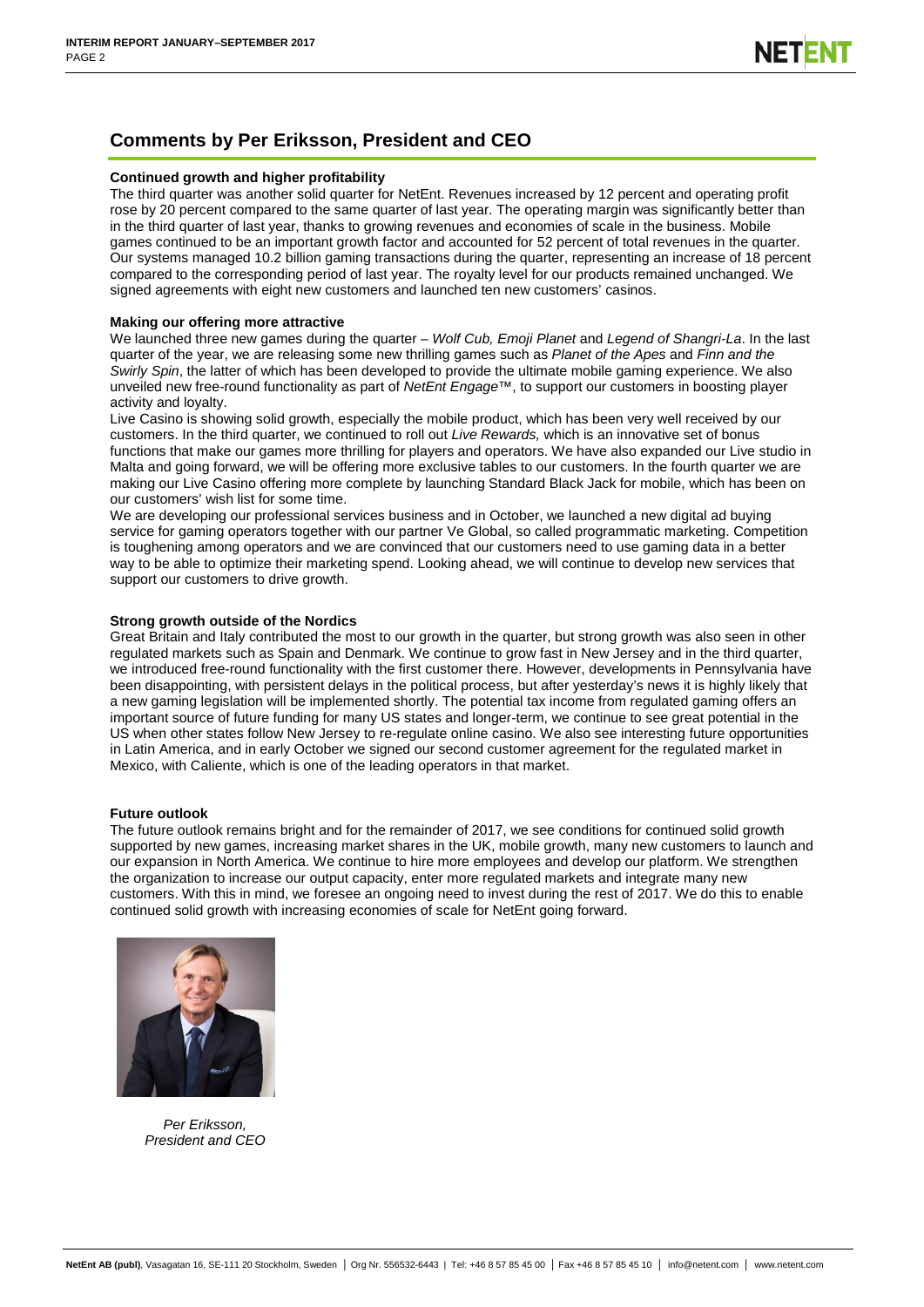### **New agreements and customers**

In the third quarter, 8 (11) new license agreements were signed and 10 (8) new customers' casinos were launched.

### **Customers to be launched**

At the end of the third quarter, NetEnt held agreements with 33 (32) new customers that had not yet been launched.

# **Revenues and profitability**

Revenues and operating profit by quarter and last rolling 12 months are shown in the chart below.



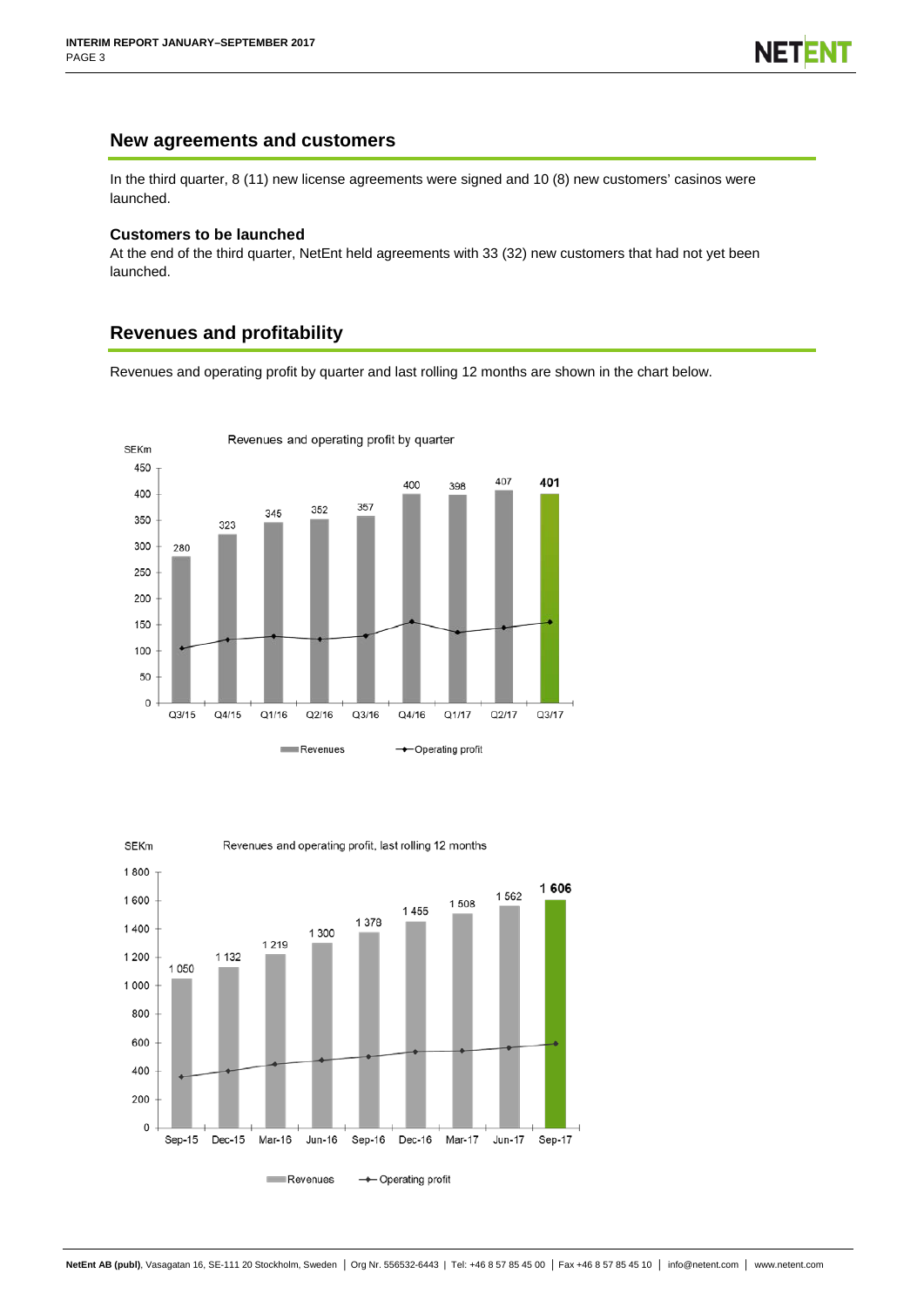### **Revenues – volume, price and currency development in the third quarter**

Total revenues amounted to SEK 401.2 (357.4) million in the third quarter, an increase of 12.3 percent compared to the corresponding period in 2016 (11.9 percent in euro terms). The revenue increase was driven by a combination of growth from existing customers and revenues from new customers. 8 (11) new customer agreements were signed and 10 (8) new customers were launched during the quarter.

The number of game transactions amounted to 10.2 billion in the third quarter, representing an increase of 18.1 percent compared to same quarter of the previous year. The increased number of game transactions is primarily driven by a combination of growth from existing customers and newly launched customers. Nearly all the Company's revenues consist of royalty fees, which are calculated and charged as a percentage of game win (player bets minus wins) generated by NetEnt's games for its customers. The average royalty level remained unchanged in the third quarter compared to the same period in the previous year.

Slot games represented 90 percent of game win (player bets minus player wins) in the third quarter.

Revenues are affected by the development of the Swedish krona in relation to other currencies, particularly EUR and GBP. The main part of revenues is invoiced and accounted for in euros, then translated and reported in Swedish krona. During the third quarter of 2017, the Swedish krona weakened by 0.5 percent against the euro compared to the same period in 2016 but compared to the previous quarter, the krona strengthened by 1.3 percent against the euro. The British pound weakened by 4.9 percent against the krona compared to the same quarter of last year and by 5.4 percent compared to the previous quarter.

### **Costs and profitability in the third quarter**

Operating profit in the third quarter rose by 20.5 percent to SEK 155.9 (129.4) million. Operating expenses increased by 7.6 percent compared to the third quarter of 2016 due to expansion and strengthening of the organization. The organization is being strengthened mainly with own personnel but also through external resources in the form of subcontractors and outsourcing outside of Europe. Personnel expenses increased by 10.3 percent compared to the same quarter last year. Other operating expenses increased by 2.2% in the third quarter compared to the corresponding quarter last year while depreciation and amortization increased by 14.6%. Depreciation and amortization are affected by the development of SEK versus EUR as they are booked in EUR and then translated to SEK for the Group's financial reporting. Except for depreciation and amortization, the main part of the Group's costs occurs in SEK but the share of costs reported in other currencies represented 43 percent in the third quarter of 2017.

The operating margin was 38.9 percent in the third quarter compared to 36.2 percent in the corresponding period of the previous year.

Financial items amounted to SEK -1.8 (0.2) million for the third quarter and mainly consist of exchange rate effects on cash and cash equivalents, financial receivables and financial liabilities consisting primarily of intercompany transactions, as well as the interest earned on cash and cash equivalents. Exchange rate fluctuations periodically also lead to effects on inter-company balances that are included in the financial items.

The Group had an effective tax rate of 7.6 (8.0) percent in the third quarter. The effective tax rate mainly depends on in which of the countries where the Company operates that profit is generated and this can vary between reporting periods.

### **Seasonal variations**

The first and second quarters are normally not characterized by any seasonal effects. The third quarter is usually affected by vacations, which often leads to somewhat lower increases in both revenues and personnel costs, while historically the fourth quarter has featured higher sales volumes.

### **Investments**

The Group's investments in intangible assets amounted to SEK 39.3 (36.6) million while investments in property, plant, and equipment totaled SEK 15.5 (9.5) million in the third quarter.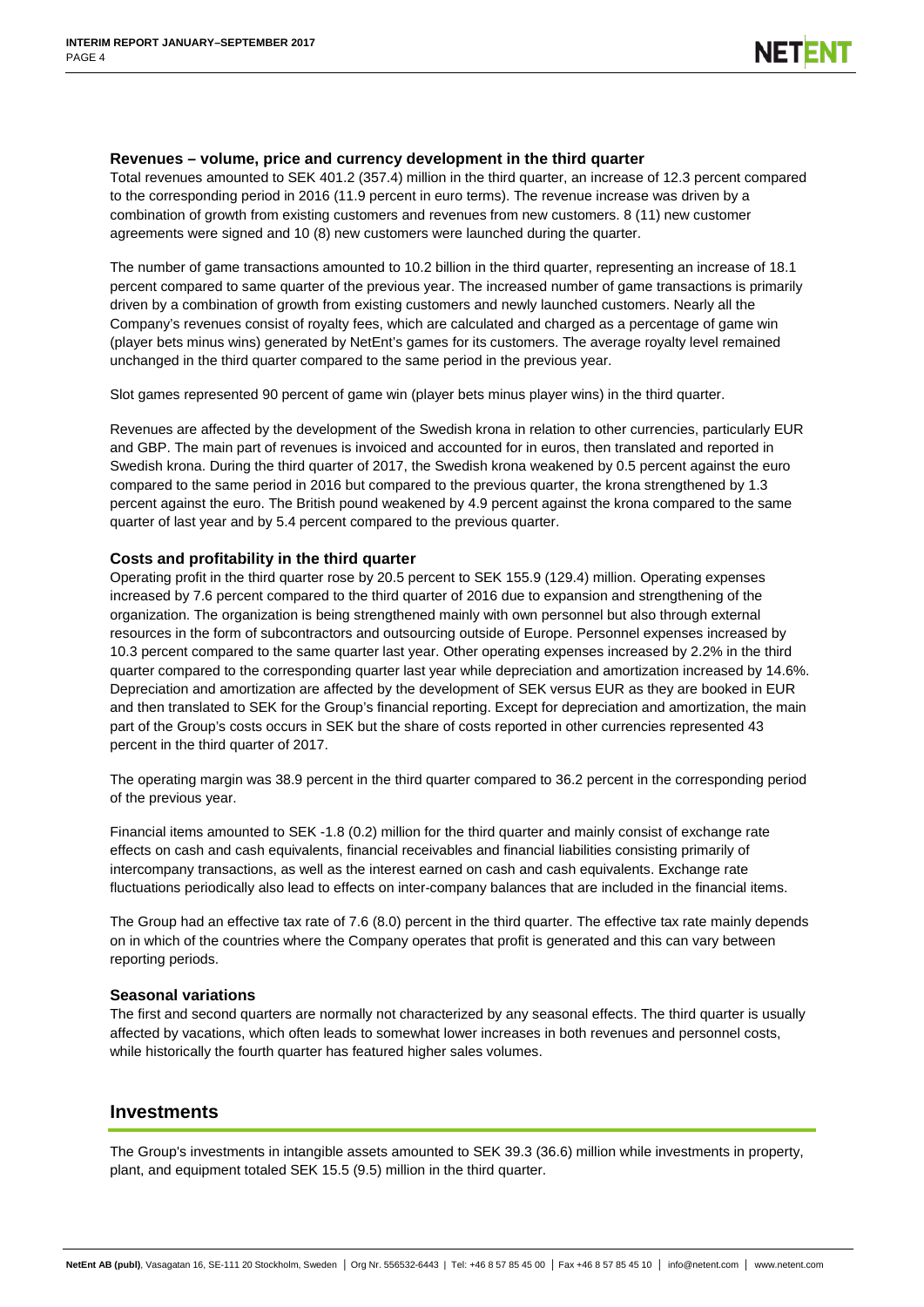Investments in intangible assets consist of development of new games for mobile units and desktop, technical adjustments of the platform such as new functionality, increased capacity, adjustments related to regulatory requirements and software licenses. Notable larger development projects in the third quarter were the ongoing platform enhancement and new games development, including projects related to Live Casino.

The growing number of customers and new markets also requires investments in hardware. Investments in property, plant and equipment are primarily made up of servers and other computer hardware to meet new technical standards and sustain capacity and performance as the business expands and new products are being introduced. Investments also include new IT equipment to meet the organizational expansion.

# **Cash and cash equivalents, financing and financial position**

The Group's cash flow from operating activities amounted to SEK 32.0 (178.6) million in the third quarter. The cash flow in the reporting period was negatively affected by a planned tax payment in Malta related to the tax year 2016. Most of this payment was refunded to NetEnt after the end of the period, in accordance with Maltese tax rules. Last year, the corresponding tax payment and refund occurred in the fourth quarter.

Cash flow from investing activities amounted to SEK -54.8 (-46.1) million in the third quarter. Further details about the investing activities can be found in the section about investments above.

The Group's cash and cash equivalents amounted to SEK 144.7 (412.8) million at the end of the period. The Group's available credit lines were SEK 50 (50) million of which none had been utilized at the end of the quarter. Cash held on behalf of licensees was SEK 43.7 (102.9) million on September 30, 2017.

# **Summary of the first nine months 2017**

Revenues during the period of January-September 2017 amounted to SEK 1,205.7 (1,054.8) million, an increase of 14.3 percent (11.8 percent in euros) compared to the same period in 2016. Operating profit amounted to SEK 437.1 (380.0) million and the operating margin was 36.3 (36.0) percent. Growing volumes compared to the same period last year led the revenue increase, supported by the launch of several successful games in combination with volume growth from mobile games as well as new markets. NetEnt signed 29 (32) new license agreements during the nine-month period while 24 (22) new customers' casinos were launched.

Operating costs increased by 13.9 percent during the first nine months compared to the same period of last year, due to expansion and strengthening of the organization within areas such as sales, product management, development and operations. Further, NetEnt's growing presence on regulated markets also leads to increasing costs. Depreciation and amortization increased by 13.8 percent compared to last year, as several larger development projects have been completed, for example within Live Casino and platform development.

The Group's acquisitions of intangible assets amounted to SEK 116.2 (112.4) million for the first nine months. Investments in property, plant, and equipment amounted to SEK 65.1 (44.5) million.

The Group's cash flow from operating activities for the first nine months amounted to SEK 368.5 (465.4) million. The cash flow in the reporting period was negatively affected by a planned tax payment in Malta related to the tax year 2016. Most of this payment was refunded to NetEnt after the end of the period, in accordance with Maltese tax rules. Last year, the corresponding tax payment and refund occurred in the fourth quarter.

Cash flow from financing activities amounted to SEK -536.7 (-310.6) million and the main item was ordinary cash distribution to shareholders. At the end of May, SEK 540.3 million was distributed to shareholders in the form of an automatic redemption program.

The Annual General Meeting on April 21, 2017, resolved to introduce a long-term incentive program intended for all employees within the NetEnt Group. A total of 722,000 options were issued, with the right to subscribe to an equal number of new shares in NetEnt AB. The options were issued at SEK 5.05 per option, the fair market value based on Black & Scholes, which resulted in an increase in Group equity by SEK 3.6 million. The strike price for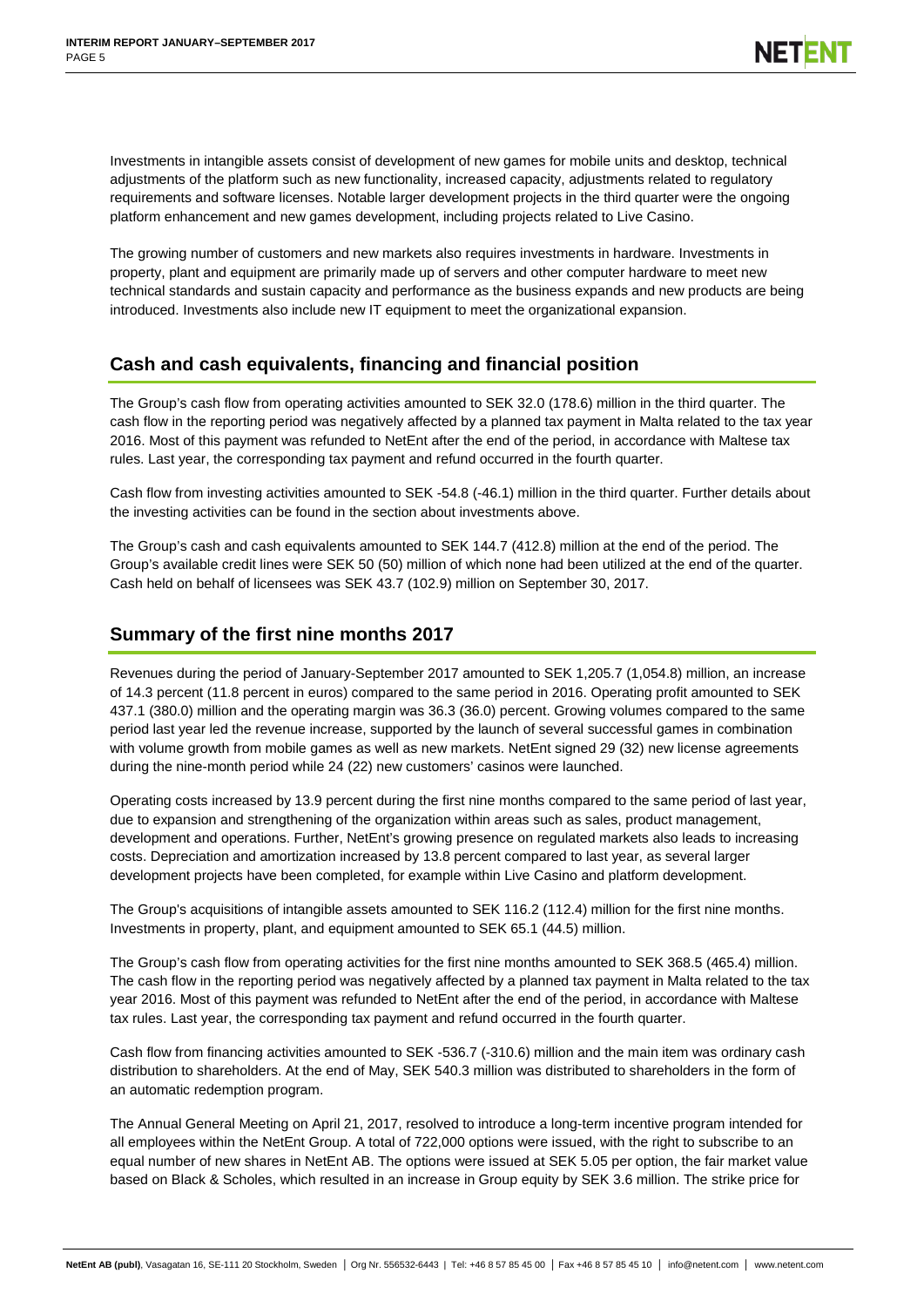the shares was determined at SEK 92.40 and subscription of shares can be made during the period August 1 to October 1, 2020. In the case of full subscription at the given terms, the Parent Company´s equity will increase by SEK 66.7 million. More information about the incentive program can be found on NetEnt´s corporate website, at [www.netent.com/agm.](file://office.necorp.dom/departments$/Investor-Relations/private/IR/IR/Kvartalsrapporter/2016/Q2/www.netent.com/agm)

# **Events after the end of the period**

At the beginning of October, NetEnt received a tax refund of 142 SEKm from the tax authority in Malta, in accordance with Maltese tax rules. A customer agreement was signed with Caliente in Mexico in October. Further, in October, a new digital media buying service for gaming operators was launched together with Ve Global. Also, NetEnt received two awards at the EGR Italy Awards in October.

# **Market**

The online gaming market has shown growth in recent years. The global game win for online gaming, including all game segments, has been estimated at EUR 37.9 billion for 2016, an increase of 10 percent compared to the previous year. The corresponding size for the global online casino market has been estimated at EUR 9.4 billion in 2016, an increase of 7 percent for the year *(source: H2 Gambling Capital, October 2017)*.

Europe is by far the largest gaming market and is expected to represent close to half of the gross gaming yield in the coming years. Deregulation and reregulation of national gaming laws is taking place in many European countries. NetEnt closely monitors the development on all markets that are undergoing regulation. NetEnt has a local license in the Great Britain since 2015. It is the largest gaming market in Europe and new regulation was introduced in 2014. As a result, all operators offering gaming services to British players need to have a British gaming license and pay gaming taxes in Britain, regardless of where the operator is based. In Italy, all NetEnt's game traffic now takes place through licensed operators. The market in Denmark was regulated in 2012 and NetEnt's games are offered through several operators, including Danske Spil. Online gaming is regulated in Spain, where NetEnt holds a gaming license and its games have been available with several customers since 2015. The online gaming markets have recently been regulated in Portugal, Romania, Bulgaria and Czechia. In Romania, NetEnt obtained a gaming license and launched its games with several operators during 2016. In Bulgaria and Portugal, NetEnt's games were certified and launched with customers in 2016. New gaming legislation is expected in the Netherlands towards the end of 2018. In Sweden, the gaming commission presented its proposal for new gaming legislation in March and according to the government, the new legislation shall be introduced in the beginning of 2019.

Today, the majority of NetEnt's customers are in Europe and the Company will continue to focus on the European market, but expansion into North America is also expected to contribute to long-term growth. In the US, a few states have opened for online gaming: Nevada (poker), Delaware (all games) and New Jersey (all games). Political steps towards reregulation have also been taken in other states, for example in Pennsylvania. NetEnt has applied for a license in New Jersey and has been granted transactional waivers to launch games with several operators in the state, while its full license application is being reviewed. NetEnt is continuously monitoring developments in other US states that are close to regulating and the Company intends to launch its products on these markets if the conditions are right. In Canada, the market is regulated and open for online casino in several provinces such as Ontario, British Columbia and Quebec. As a first step to enter Canada, NetEnt has applied for and obtained a license in British Columbia.

### **About NetEnt**

NetEnt AB (publ) is a leading digital entertainment company, providing premium gaming solutions to the world's most successful online casino operators. Since its inception in 1996, NetEnt has been a true pioneer in driving the market with thrilling games powered by a cutting-edge platform. NetEnt is committed to helping customers stay ahead of the competition, is listed on Nasdaq Stockholm (NET–B) and employs more than 900 people in Stockholm, Malta, Gothenburg, Gibraltar, Kiev, Krakow and New Jersey. For more information, please visit [www.netent.com.](file://office.necorp.dom/departments$/Investor-Relations/private/IR/IR/Kvartalsrapporter/2016/Q1/www.netent.com)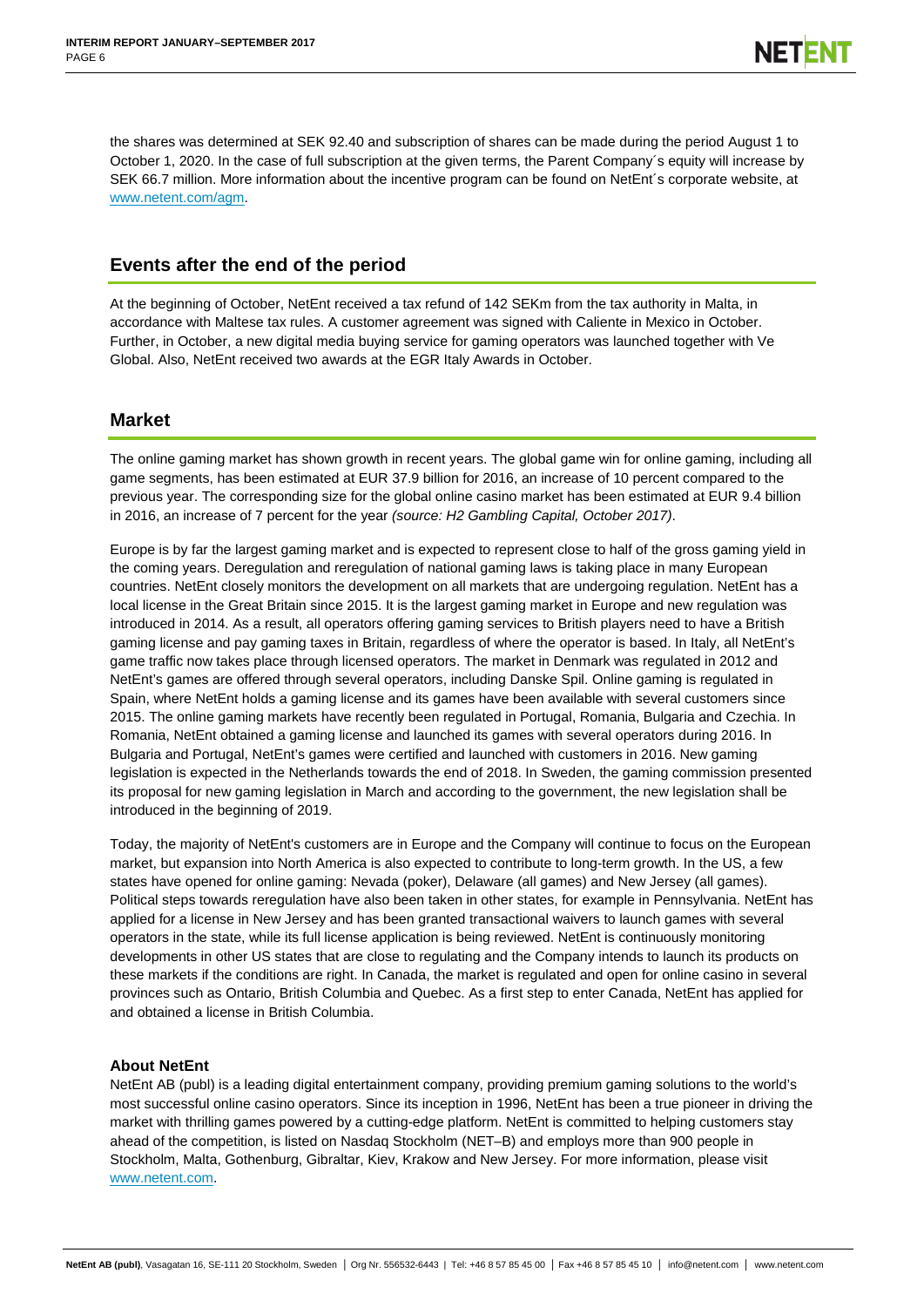### **Personnel and organization**

At the end of the period, the number of employees was 763 (657). Including external resources such as dedicated staff with contract suppliers and subcontractors, NetEnt employed 974 (912) persons. These numbers are defined as the number of full-time employee equivalents for the period.

### **Parent Company**

Revenues in the Parent Company come from services provided to subsidiaries. Product development costs are not capitalized in the Parent Company as the development projects are ordered and owned by subsidiaries in Malta.

The Parent Company's revenues amounted to SEK 189.3 (180.4) million and operating profit was SEK 11.7 (11.5) million in the third quarter. The operating margin was 6.2 (6.4) percent. Operating profit is primarily affected by the proportion of the Parent Company's costs that are billed to other Group companies and the intercompany pricing applied. The price level is controlled by independent comparative studies of similar services and can vary over time if the general price level on the market has changed. Financial items include currency effects on intercompany transactions and dividends. Profit after tax was SEK 8.6 (9.0) million for the quarter.

Investments in property, plant and equipment for the Parent Company amounted to SEK 7.0 (6.4) million and investments in intangible assets were SEK 0.3 (0.4) million for the period, the latter primarily consisting of software investments. Cash and cash equivalents in the Parent Company amounted to SEK 52.9 (242.3) million at the end of the period.

### **Accounting policies**

NetEnt prepares its financial statements in accordance with the International Financial Reporting Standards (IFRS) as approved by the European Union. The new and revised standards, which have been applied as of 2017, have not affected the financial statements of the Group. More information regarding the transition to the new standard "IFRS 15 – Revenues from contracts with customers" can be found in the Annual report for 2016. The Parent Company applies the same accounting principles as the Group, with the addition of considering the Swedish Financial Reporting Board's recommendation RFR 2, Accounting for Legal Entities. The same accounting and valuation principles have been applied as in the 2016 annual report. *IFRS 9 Financial Instruments* and *IFRS 15 Revenue from contracts with customers* are effective for annual periods beginning on or after January 1, 2018. In the financial statement for 2016 disclosure was made to the fact that IFRS 9 would not have a material effect on the Group's financial statements as well as an analysis and preliminary assessment of the impact of IFRS 15. Management's assessment is unchanged in that IFRS 15 will not have any material impact on when and to what amount revenue will be recognized compared to how revenue is recognized today. NetEnt will apply IFRS 15 retrospectively for 2017. For further information on the principles, please see the annual report at [www.netent.com.](file://office.necorp.dom/departments$/Investor-Relations/private/IR/IR/Kvartalsrapporter/2016/Q1/www.netent.com) Amounts are expressed in kSEK (thousands of Swedish kronor) unless otherwise indicated. Amounts or figures in parentheses indicate comparative figures for the corresponding period last year. SEKm stands for millions of Swedish kronor.

### **Risks and uncertainties**

NetEnt's operations are exposed to certain risks that could have a varying impact on earnings or financial position. These can be divided into industry, operational, and financial risks. The management's general view of the risks that may affect operations has not changed compared to the description given in the most recently published annual report. For a detailed description of the risk profile, see NetEnt's 2016 annual report, pages 58- 61 and pages 98-99.

### **Nominating Committee**

In accordance with the decision by the Annual General Meeting, the members of the nominating committee of NetEnt shall be appointed by the three shareholders/owner groups controlling the largest number of votes in NetEnt at the end of August, which desire to appoint a representative. In addition, the Chairman of the Board of Directors shall be a member of the nominating Committee. The current nomination committee consists of John Wattin, (Chairman, appointed by the Hamberg family), Christoffer Lundström (appointed by the Lundström family),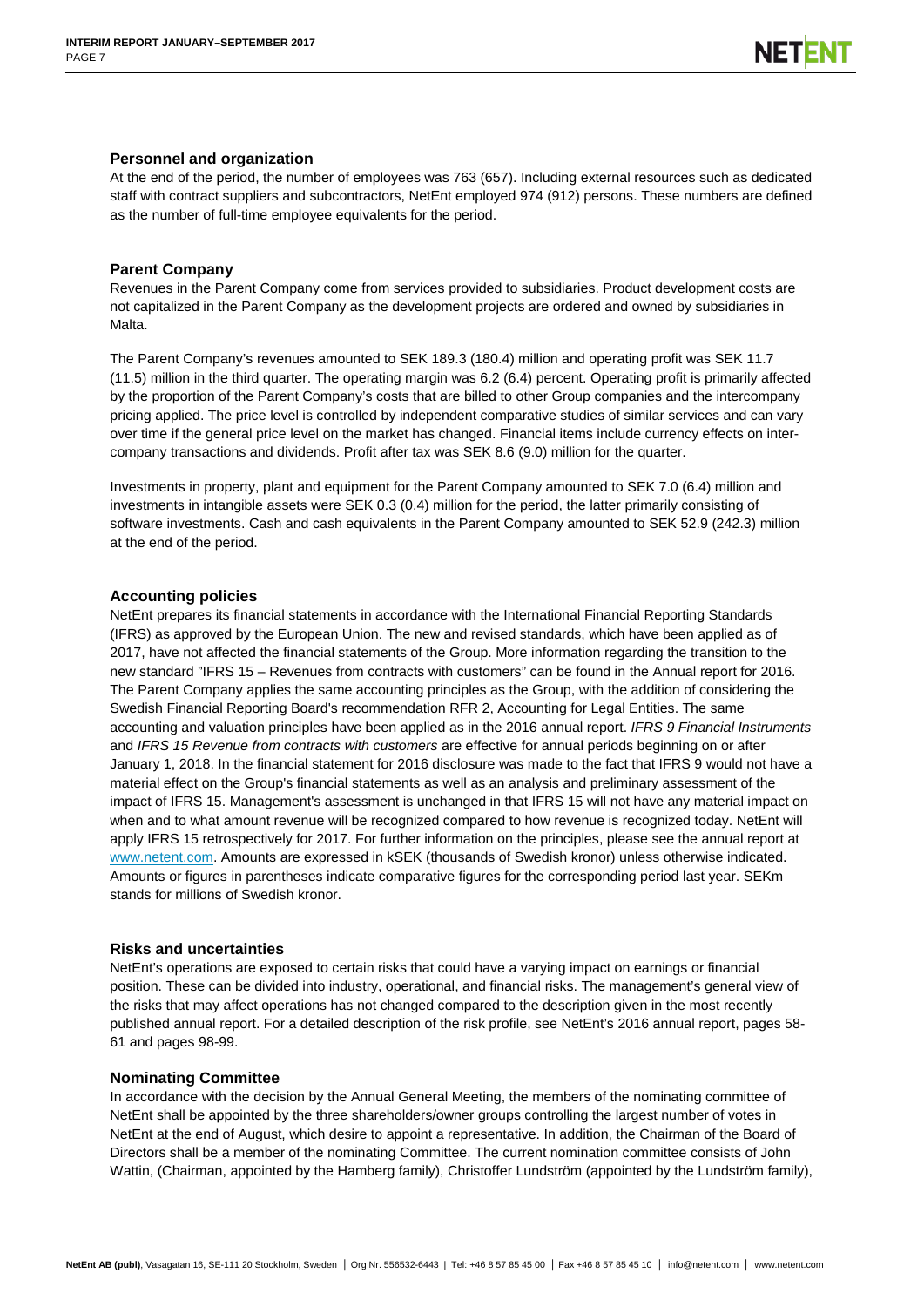Fredrik Carlsson (appointed by the Knutsson family) and Vigo Carlund (Chairman of the Board of Directors). Shareholders can submit proposals to the nominating committee until February 1<sup>st</sup>, 2018 at: Nominating Committee, NetEnt AB, Vasagatan 16, SE-111 20 Stockholm, Sweden or to nomination@netent.com.

### **Annual General Meeting**

The next Annual General Meeting will be held in Stockholm on Friday, 25<sup>th</sup> April 2018.

### **Presentation of earnings report**

On Friday, October 27, 2017, at 10.30 a.m. the interim report will be presented by CEO Per Eriksson live via webcast. The presentation can be followed in real-time on NetEnt's website at [https://www.netent.com/en/section/invest/.](https://www.netent.com/en/section/invest/)

### **Financial information**

NetEnt intends to distribute financial reports on the dates below.

| Earnings report and report for the fourth quarter 2017 | February 15, 2018 |
|--------------------------------------------------------|-------------------|
| Interim report January - March 2018                    | April 24, 2018    |
| Annual General Meeting 2018                            | April 25, 2018    |
| Interim Report January - June 2018                     | July 13, 2018     |
| Interim report January - September 2018                | October 25, 2018  |
| Earnings report and report for the fourth quarter 2018 | February 12, 2019 |

Financial reports, press releases, and other information are available from the date of publication on NetEnt's website [www.netent.com.](file://office.necorp.dom/departments$/Investor-Relations/private/IR/IR/Kvartalsrapporter/2016/Q2/www.netent.com)

The Board of Directors and the CEO certify that the report gives a true and fair view of the operations, position, and results of the Group and Parent Company and describes principal risks and uncertainties facing NetEnt and its group companies.

Stockholm, October 26<sup>th</sup>, 2017

Vigo Carlund Chairman of the Board Fredrik Erbing Board Member Maria Hedengren Peter Hamberg Board Member Board Member Michael Knutsson Board Member Pontus Lindwall Board Member Maria Redin Jenny Rosberg Board Member Board Member Per Eriksson President and CEO Questions may be directed to

Per Eriksson President and CEO Phone: +46 8 5785 4500 [per.eriksson@netent.com](mailto:per.eriksson@netent.com) Therese Hillman **CFO** Phone: +46 8 5785 4500 [therese.hillman@netent.com](mailto:therese.hillman@netent.com)

### **Publication**

This information is information that NetEnt AB (publ) is obliged to make public pursuant to the EU Market Abuse Regulation and the Securities Markets Act. The information was submitted for publication, through the agency of the contact person set out above, at 7:30 CET on October 27, 2017.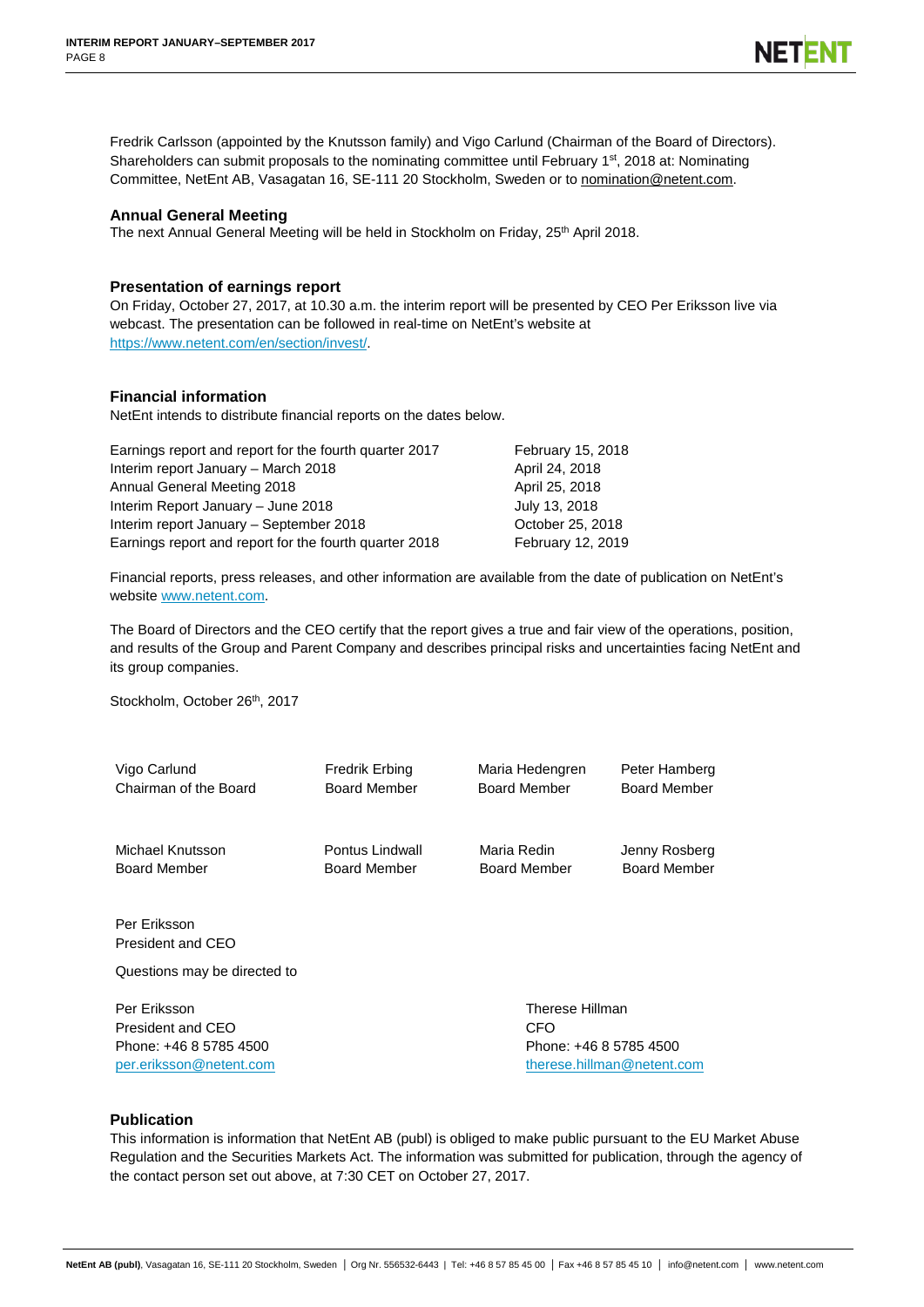### **Legal disclaimer**

Certain statements in this report are forward-looking and the actual outcomes may be materially different. In addition to the factors discussed, other factors could have an impact on actual outcomes. Such factors include developments for customers, competitors, the impact of economic and market conditions, national and international legislation and regulations, fiscal regulations, the effectiveness of copyright for computer systems, technological developments, exchange rates fluctuations and interest rates and political risks.

# **Review report**

### **Introduction**

We have reviewed the interim report for NetEnt AB (publ) for the period January 1 - September 30, 2017. The Board of Directors and the President are responsible for the preparation and presentation of this interim report in accordance with IAS 34 and the Annual Accounts Act. Our responsibility is to express a conclusion on this interim report based on our review.

### **Scope of review**

We conducted our review in accordance with the International Standard on Review Engagements ISRE 2410, Review of Interim Financial Information Performed by the Independent Auditor of the Entity. A review consists of making inquiries, primarily of persons responsible for financial and accounting matters, and applying analytical and other review procedures. A review has a different focus and is substantially less in scope than an audit conducted in accordance with ISA and other generally accepted auditing practices. The procedures performed in a review do not enable us to obtain a level of assurance that would make us aware of all significant matters that might be identified in an audit. Therefore, the conclusion expressed based on a review does not give the same level of assurance as a conclusion expressed based on an audit.

### **Conclusion**

Based on our review, nothing has come to our attention that causes us to believe that the interim report is not, in all material respects, prepared for the Group in accordance with IAS 34 and the Annual Accounts Act, and for the Parent Company in accordance with the Annual Accounts Act.

Stockholm, 26<sup>th</sup> October 2017

Deloitte AB

Erik Olin

Authorized Public Accountant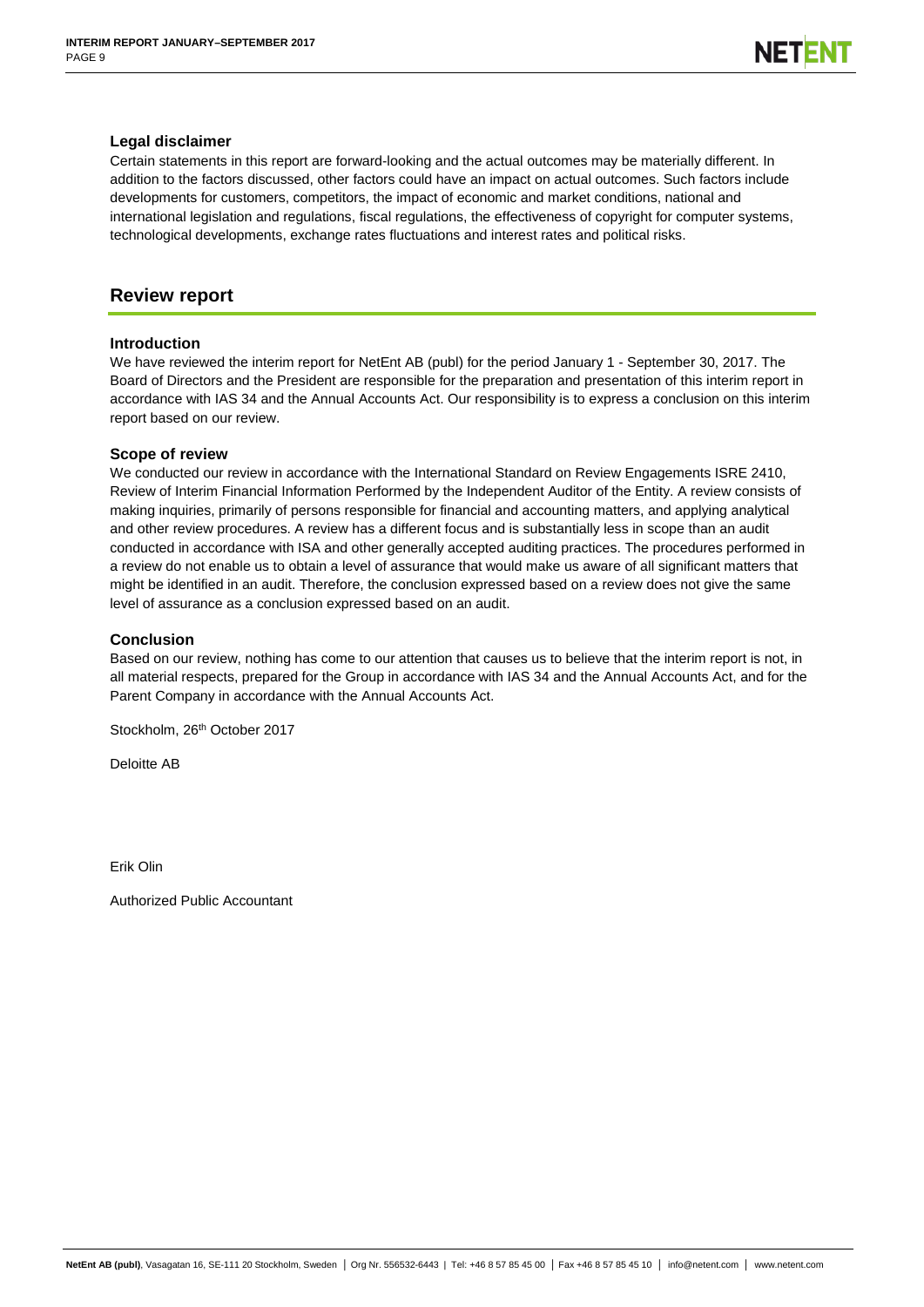# **Condensed consolidated income statement and statement of total income for the Group**

| <b>INCOME STATEMENT (kSEK)</b>                                             | Jul-Sep<br>2017 | Jul-Sep<br>2016 | Jan-Sep<br>2017 | Jan-Sep<br>2016 | Jan-Dec<br>2016 |
|----------------------------------------------------------------------------|-----------------|-----------------|-----------------|-----------------|-----------------|
| Revenues (1)                                                               | 404,524         | 356,450         | 1,201,891       | 1,052,577       | 1,452,158       |
| Other revenues                                                             | $-3,313$        | 939             | 3,830           | 2,230           | 2,943           |
| <b>Total operating revenues</b>                                            | 401,211         | 357.389         | 1.205.721       | 1.054.807       | 1,455,101       |
|                                                                            |                 |                 |                 |                 |                 |
| Personnel expenses                                                         | $-108,620$      | $-98,452$       | $-340,212$      | $-301,274$      | $-409,014$      |
| Depreciation, amortization and impairments                                 | $-39,801$       | $-34,719$       | $-116,353$      | $-102,250$      | $-138,894$      |
| Other operating expenses                                                   | $-96,869$       | $-94,774$       | $-312,010$      | $-271,300$      | $-371,244$      |
| <b>Total operating expenses</b>                                            | $-245,290$      | $-227,945$      | $-768,576$      | $-674,824$      | $-919,152$      |
| <b>Operating profit</b>                                                    | 155,921         | 129,444         | 437,145         | 379,983         | 535,949         |
| Financial income                                                           | 14,129          | 3,332           | 15,399          | 27,930          | 35,739          |
| Financial expense                                                          | $-15,965$       | $-3,173$        | $-17,011$       | $-22,503$       | $-26,161$       |
| <b>Financial items</b>                                                     | $-1,836$        | 159             | $-1,611$        | 5,427           | 9,578           |
| <b>Profit before tax</b>                                                   | 154,085         | 129,603         | 435,534         | 385.410         | 545,527         |
| Tax on the period's profit                                                 | $-11,674$       | $-10,355$       | $-35,279$       | $-30,491$       | $-41, 115$      |
| Profit for the period                                                      | 142,411         | 119,248         | 400,254         | 354,469         | 504,412         |
| Earnings per share before dilution (SEK)                                   | 0.59            | 0.50            | 1.67            | 1.48            | 2.10            |
| Earnings per share after dilution (SEK)                                    | 0.59            | 0.50            | 1.67            | 1.48            | 2.10            |
| Average number of shares outstanding                                       |                 |                 |                 |                 |                 |
| - before dilution                                                          | 240,130,860     | 240,130,860     | 240,130,860     | 240,130,860     | 240,130,860     |
| - after dilution                                                           | 240,179,921     | 240,130,860     | 240,156,569     | 240,130,860     | 240,198,134     |
| Profit for the period attributable to Parent<br>Company shareholders       |                 |                 |                 |                 |                 |
| STATEMENT OF TOTAL INCOME                                                  |                 |                 |                 |                 |                 |
| Profit for the period                                                      | 142,411         | 119,248         | 400,254         | 354,469         | 504,412         |
| Other total income                                                         |                 |                 |                 |                 |                 |
| Other total income Items that may be<br>reclassified to net income         |                 |                 |                 |                 |                 |
| Exchange differences arising from the<br>translation of foreign operations | $-5,619$        | 11,724          | $-1,033$        | 21,313          | 15,345          |
| Sum of other total income for the period,<br>net after tax                 | $-5,619$        | 11,724          | -1,033          | 21,313          | 15,345          |
| Total income for the period                                                | 136,792         | 130,972         | 399,221         | 375,782         | 519,757         |

(1) Includes reclassification of other revenues from the period April-June. Other revenues consist of revenues from activities that are not included in the ordinary operations. This item mainly includes recovered amortized receivables, exchange gains from operations and gains on the sale of non-current assets.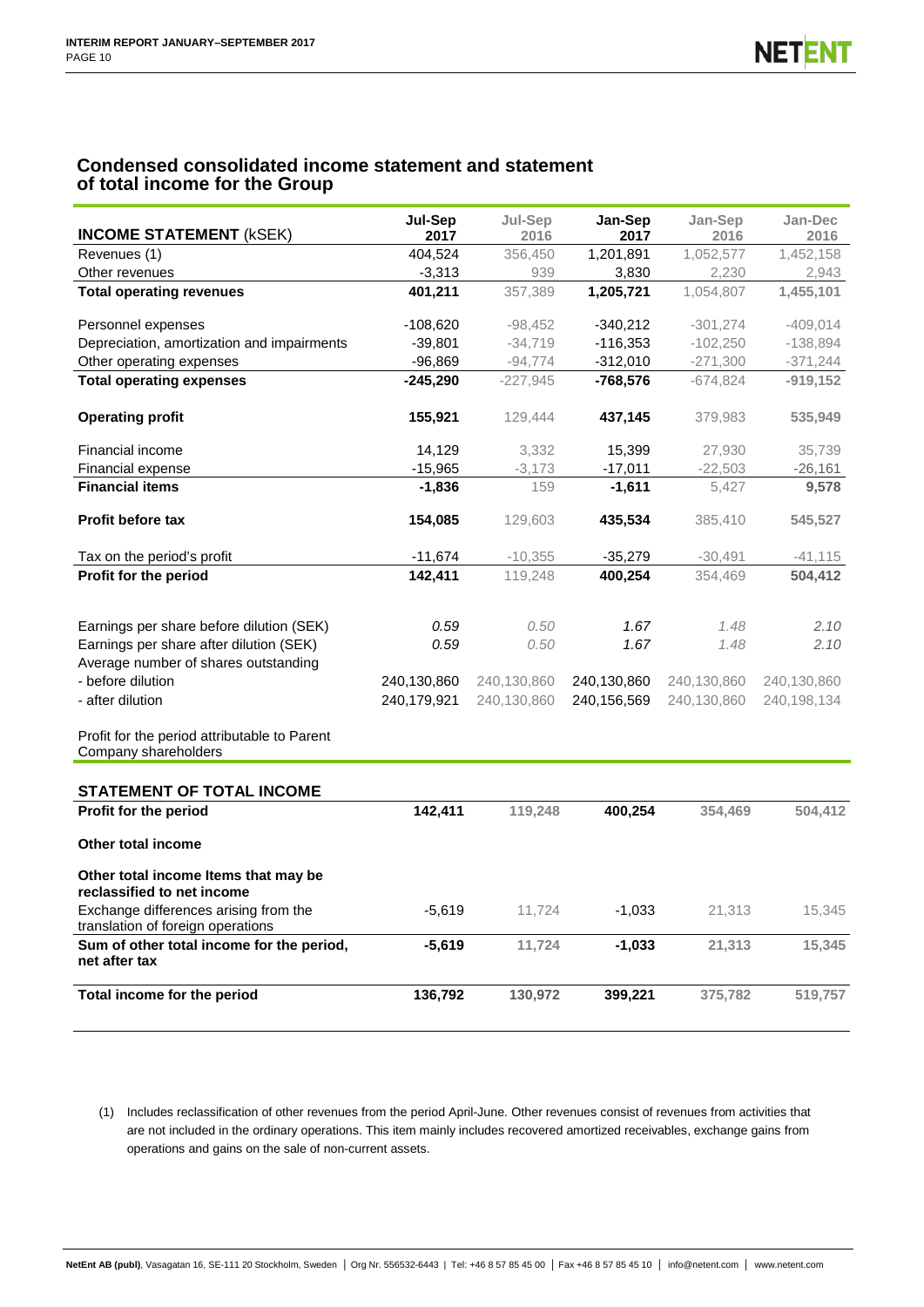# **Condensed consolidated balance sheets**

| <b>ASSETS (KSEK)</b>                  | 2017-09-30 | 2016-09-30 | 2016-12-31 |
|---------------------------------------|------------|------------|------------|
| Intangible assets                     | 295,888    | 237.232    | 253,495    |
| Property, plant, and equipment        | 142,610    | 98.302     | 120,546    |
| Other long-term receivables           | 9.566      | 19,264     | 9,567      |
| <b>Total non-current assets</b>       | 448,064    | 354.798    | 383,608    |
|                                       |            |            |            |
| Accounts receivable                   | 38.474     | 35,903     | 44,306     |
| Current tax receivables               | 119,381    | 3.556      | 1.748      |
| Other receivables                     | 67.594     | 63.977     | 89,379     |
| Prepaid expenses and accrued revenues | 203,037    | 157,154    | 213,247    |
| Funds held on behalf of licensees     | 43.720     | 102.915    | 92.398     |
| Cash and cash equivalents             | 144.652    | 412.776    | 494,497    |
| <b>Total current assets</b>           | 616,858    | 776.281    | 935.575    |
| <b>TOTAL ASSETS</b>                   | 1,064,922  | 1,131,079  | 1,319,183  |

| <b>EQUITY AND LIABILITIES (KSEK)</b>              | 2017-09-30 | 2016-09-30 | 2016-12-31 |
|---------------------------------------------------|------------|------------|------------|
| Share capital                                     | 1,205      | 1.205      | 1.205      |
| Other capital contributed                         | 93.812     | 90.384     | 90,189     |
| Reserves                                          | 5,864      | 12.865     | 6,897      |
| Retained earnings including profit for the period | 684,745    | 674,842    | 824,785    |
| <b>Total equity</b>                               | 785,626    | 779,296    | 923,076    |
| Deferred tax liability                            | 14,269     | 12,259     | 14,269     |
| <b>Total long-term liabilities</b>                | 14,269     | 12,259     | 14,269     |
|                                                   |            |            |            |
| Accounts payable                                  | 41,420     | 43.902     | 99,700     |
| Current tax liabilities                           |            | 42.411     | 25,034     |
| Other liabilities                                 | 117,713    | 167,396    | 164,947    |
| Accrued expenses and prepaid revenues             | 105,893    | 85,815     | 92,157     |
| <b>Total current liabilities</b>                  | 265,027    | 339,524    | 381,838    |
| <b>TOTAL EQUITY AND LIABILITIES</b>               | 1,064,922  | 1,131,079  | 1,319,183  |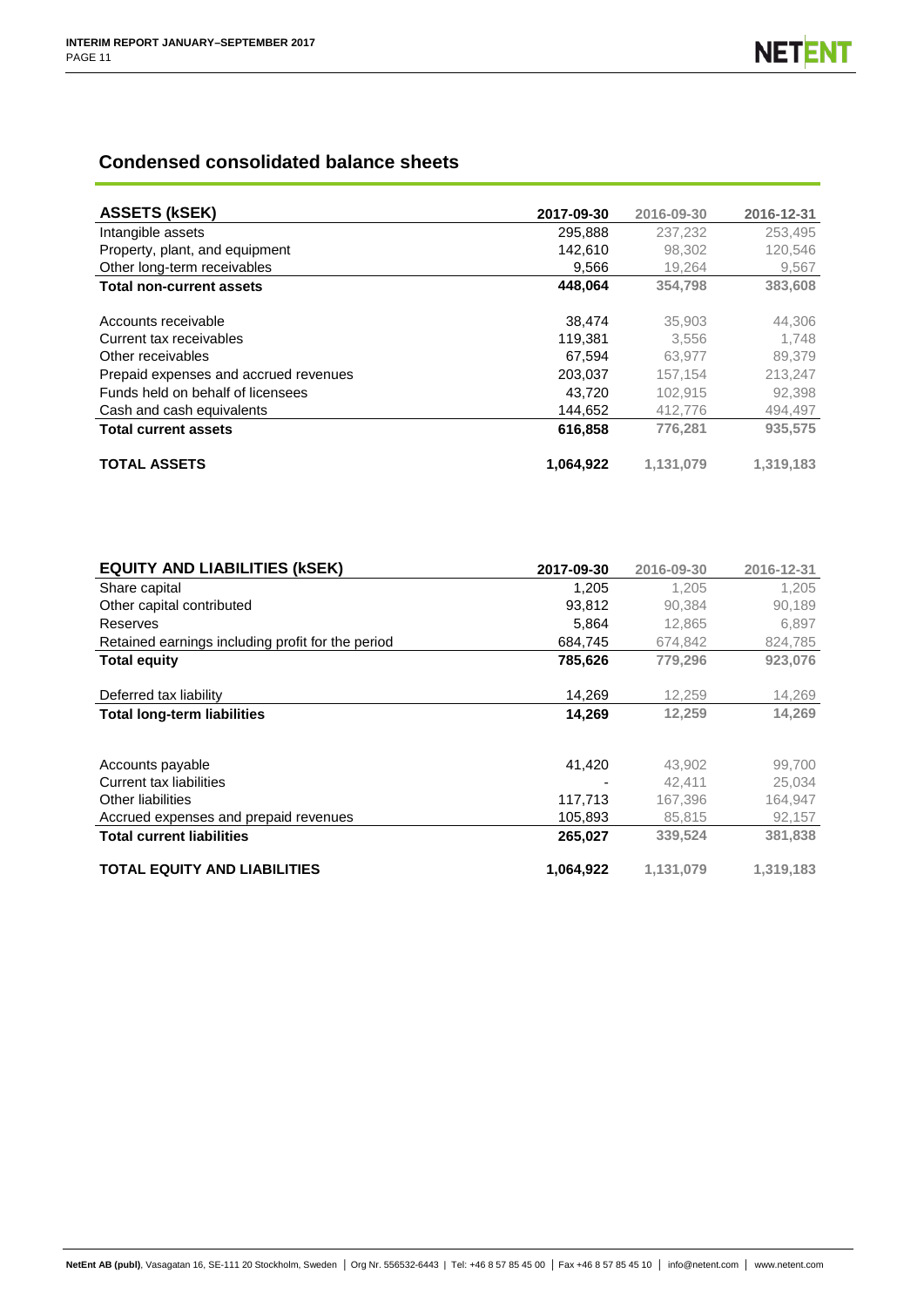# **Condensed consolidated cash flow statements**

|                                                  | Jul-Sep    | Jul-Sep   | Jan-Sep    | Jan-Sep    | Jan-Dec    |
|--------------------------------------------------|------------|-----------|------------|------------|------------|
| (kSEK)                                           | 2017       | 2016      | 2017       | 2016       | 2016       |
| Operating profit                                 | 155,921    | 129.444   | 437,145    | 379.983    | 535,949    |
| Adjustment for items not included in cash flows: |            |           |            |            |            |
| Depreciation, amortization and impairments       | 39,801     | 34,719    | 116,354    | 102,250    | 138,894    |
| Other                                            | $-11$      | $-2,148$  | $-265$     | $-4,991$   | $-4,155$   |
| Interest received                                |            |           |            |            | 30         |
| Interest paid                                    | $-164$     | $-160$    | $-1.198$   | $-620$     | $-1072$    |
| Tax paid (1)                                     | $-174,366$ | $-3,552$  | $-191,983$ | $-23,337$  | $-47,889$  |
| Cash flow from operating activities before       | 21,181     | 158,303   | 360,052    | 453,286    | 621,757    |
| changes in working capital                       |            |           |            |            |            |
|                                                  |            |           |            |            |            |
| Changes in working capital                       | 10,795     | 20,282    | 8,454      | 12,103     | 2,456      |
| Cash flow from operating activities              | 31,975     | 178,585   | 368,506    | 465,389    | 624,213    |
| Acquisition of intangible assets                 | $-39,326$  | $-36,602$ | $-116,173$ | $-112,401$ | $-154,277$ |
|                                                  |            | $-9,527$  |            | $-44,464$  | $-79862$   |
| Acquisition of property, plant, and equipment    | $-15,454$  |           | $-65,119$  |            |            |
| Cash flow from investing activities              | $-54,781$  | $-46.129$ | $-181,292$ | $-156,865$ | $-234,139$ |
| Received premium for share option rights         | 78         | -5        | 3,623      | 9,528      | 9,528      |
| Repurchase of warrants                           |            |           |            |            | $-306$     |
| Transfer to shareholders                         |            |           | $-540,294$ | $-320,174$ | $-320,174$ |
| Cash flow from financing activities              | 78         | $-5$      | $-536.671$ | $-310.646$ | $-310,952$ |
| Cash flow for the period                         | $-22,727$  | 132,451   | $-349,457$ | $-2,122$   | 79,122     |
|                                                  |            |           |            |            |            |
| Cash and cash equivalents at beginning           |            |           |            |            |            |
| of period                                        | 168,923    | 275,358   | 494,497    | 402,058    | 402,058    |
| FX differences in cash and cash equivalents      | $-1,544$   | 4,967     | $-389$     | 12,840     | 13,317     |
| Cash and cash equivalents at end of period       | 144,652    | 412,776   | 144,652    | 412,776    | 494,497    |

(1) Includes a tax payment of 165,851 kSEK in September 2017, relating to NetEnt's subsidiary in Malta. In accordance with the tax rules in Malta, 6/7 of this amount was refunded to NetEnt. This refund of 142,158 kSEK was received by NetEnt in October 2017.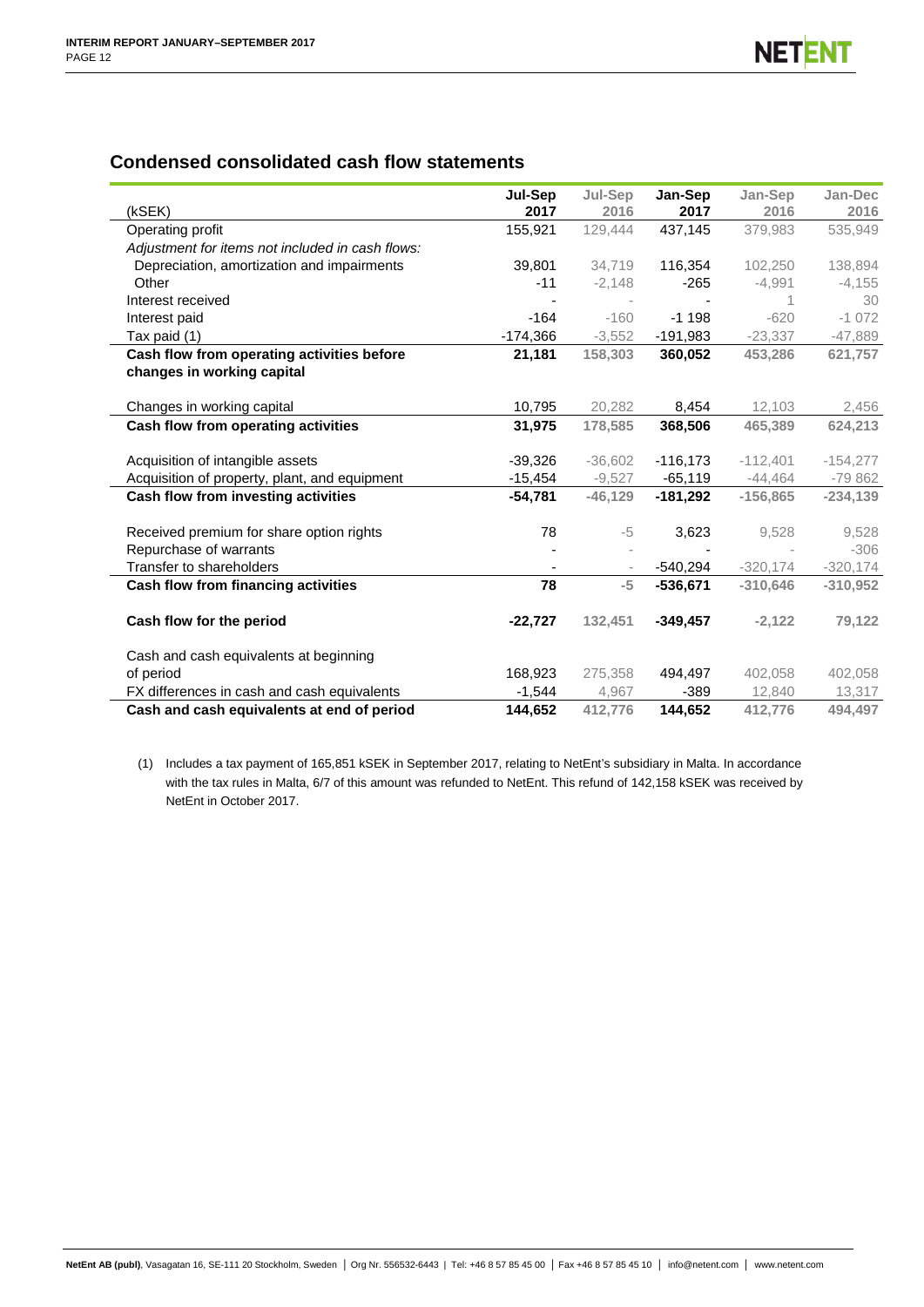# **Condensed consolidated changes in equity**

| 2016                                     | <b>Share</b><br>capital  | Other<br>capital<br>contributed | <b>Reserves</b> | <b>Retained</b><br>earnings | Total<br>equity |
|------------------------------------------|--------------------------|---------------------------------|-----------------|-----------------------------|-----------------|
| Opening equity 2016-01-01                | 1.205                    | 80,856                          | $-8.448$        | 640.548                     | 714.161         |
| Received premium for share option rights | $\overline{\phantom{a}}$ | 9,333                           |                 |                             | 9,333           |
| Transfer to shareholders                 | $\,$                     |                                 |                 | $-320.174$                  | $-320,174$      |
| Total income for the period Jan-Dec      | $\,$                     | $\sim$                          | 15.345          | 504.412                     | 519,757         |
| Closing equity 2016-12-31                | 1.205                    | 90.189                          | 6.897           | 824.785                     | 923,076         |

| 2017                                     | <b>Share</b><br>capital  | Other<br>capital<br>contributed | <b>Reserves</b>          | <b>Retained</b><br>earnings | Total<br>equity |
|------------------------------------------|--------------------------|---------------------------------|--------------------------|-----------------------------|-----------------|
| Opening equity 2017-01-01                | 1,205                    | 90.189                          | 6.897                    | 824.785                     | 923,076         |
| Received premium for share option rights | $\overline{\phantom{a}}$ | 3,623                           |                          |                             | 3.623           |
| Transfer to shareholders                 | $\overline{\phantom{0}}$ |                                 | $\overline{\phantom{0}}$ | $-540.294$                  | $-540.294$      |
| Total income for the period Jan-Sep      | ٠                        | ٠                               | $-1,033$                 | 400.254                     | 399,221         |
| Closing equity 2017-09-30                | 1,205                    | 93.812                          | 5.864                    | 684.745                     | 785.626         |

There is no minority interest in the Group. Thus, all equity is attributed to the Parent Company's shareholders.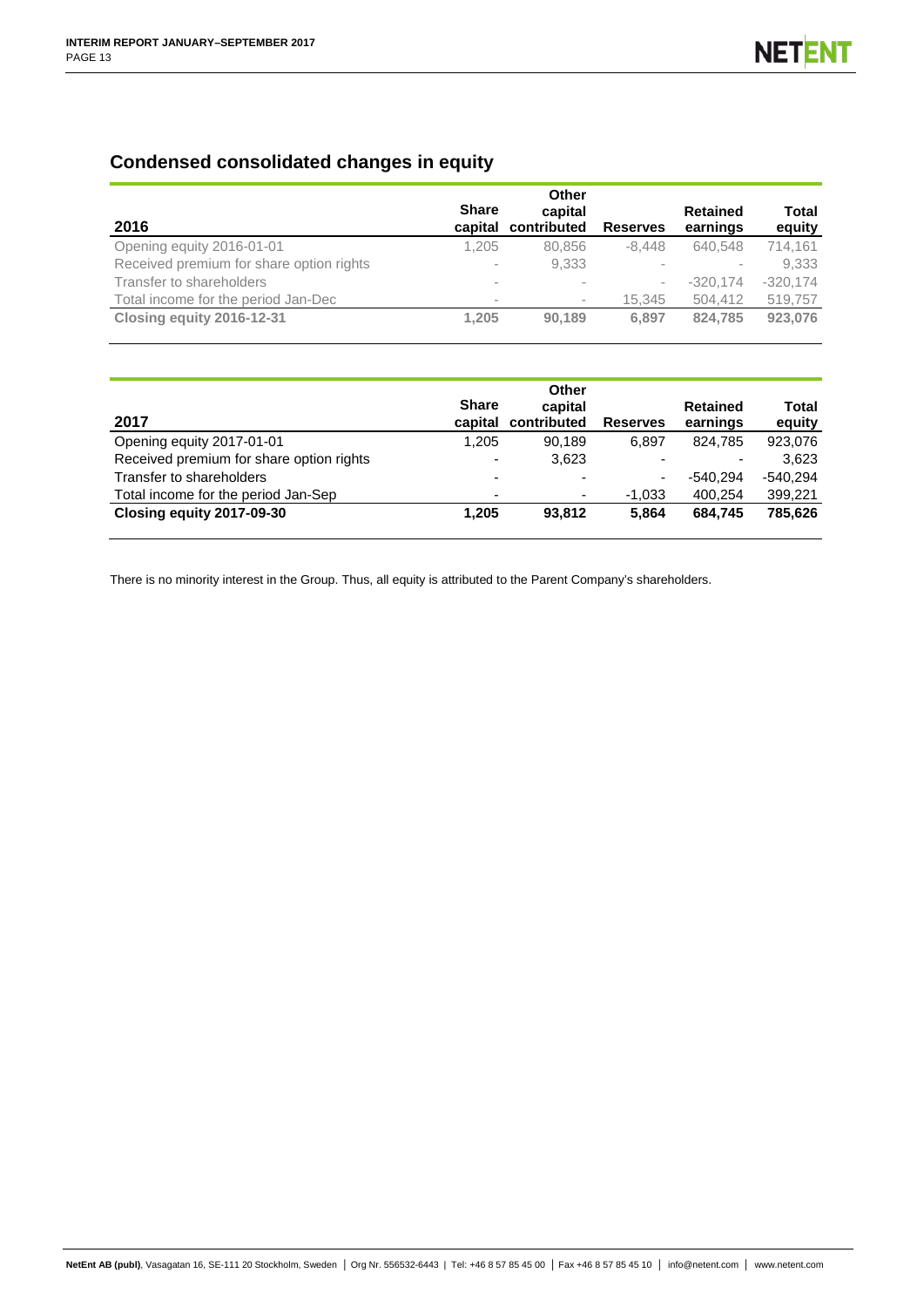The Company presents some financial measures in this interim report, which are not defined by IFRS. The Company believes that these measures provide valuable additional information to investors and management for evaluating the Company's financial performance and financial position. It should be noted that these measures, as defined, may not be comparable to similarly titled measures used by other companies. These non-IFRS measures should not be considered as substitutes to financial reporting measures prepared in accordance with IFRS. The tables below show some measures that are not defined by IFRS.

# **Consolidated key data and figures for the Group**

|                                                                  | Jul-Sep     | Jul-Sep                 | Jan-Sep     | Jan-Sep     | Jan-Dec     |
|------------------------------------------------------------------|-------------|-------------------------|-------------|-------------|-------------|
|                                                                  | 2017        | 2016                    | 2017        | 2016        | 2016        |
| Financial measures defined by IFRS:                              |             |                         |             |             |             |
| Operating revenues (kSEK)                                        | 401,211     | 357,389                 | 1,205,721   | 1,054,807   | 1,455,101   |
| Earnings per shares before dilution (SEK) (2)                    | 0.59        | 0.50                    | 1.67        | 1.48        | 2.10        |
| Earnings per shares after dilution (SEK) (2)                     | 0.59        | 0.50                    | 1.67        | 1, .8       | 2.10        |
| Average number of outstanding shares before dilution (2)         |             | 240,130,860 240,130,860 | 240,130,860 | 240,130,860 | 240,130,860 |
| Average number of outstanding shares after dilution (2)          | 240.179.921 | 240,130,860             | 240,156,569 | 240,130,860 | 240,198,134 |
| Number of outstanding shares at period's end before dilution (2) |             | 240,130,860 240,130,860 | 240,130,860 | 240,130,860 | 240,130,860 |
| Number of outstanding shares at period's end after dilution (2)  |             | 243,232,540 242,563,940 | 241,073,160 | 242,563,940 | 241,073,160 |
|                                                                  |             |                         |             |             |             |
| <b>Alternative Performance Measures:</b>                         |             |                         |             |             |             |
| Operating revenues (kEUR)                                        | 41,992      | 37,538                  | 125,862     | 112,536     | 153,647     |
| Operating margin (percent)                                       | 38.9        | 36.2                    | 36.3        | 36.0        | 36.8        |
| EBITDA margin (percent)                                          | 48.8        | 45.9                    | 45.9        | 45.7        | 46.4        |
| Effective tax rate (percent)                                     | 7.6         | 8.0                     | 8.1         | 8.0         | 7.5         |
|                                                                  |             |                         |             |             |             |
| Return on equity, rolling 12 months (percent)                    | 64.6        | 63.1                    | 64.6        | 63.1        | 63.1        |
| Equity/assets ratio (percent)                                    | 73.8        | 68.9                    | 74.0        | 68.9        | 70.0        |
| Quick ratio (percent)                                            | 234.1       | 228.6                   | 234.1       | 228.6       | 245.0       |
| Net interest-bearing liabilities (kSEK) (1)                      | $-144,652$  | $-412,776$              | $-144,652$  | $-412,776$  | $-494,497$  |
| Net debt/equity ratio (multiple)                                 | $-0.2$      | $-0.5$                  | $-0.2$      | $-0.5$      | $-0.5$      |
| Equity per share before dilution (SEK)                           | 3.27        | 3.25                    | 3.27        | 3.25        | 3.84        |
| Equity per share after dilution (SEK)                            | 3.27        | 3.25                    | 3.27        | 3.25        | 3.84        |
|                                                                  |             |                         |             |             |             |
| Average number of employees                                      | 746         | 641                     | 735         | 598         | 618         |
| Employees at period's end                                        | 763         | 657                     | 763         | 657         | 680         |
| Employees and external resources at period's end                 | 974         | 912                     | 974         | 912         | 892         |

(1) A negative figure means that the Group has a net cash position (cash and no interest-bearing liabilities).

(2) Adjusted for split 6:1 that occurred in May 2016.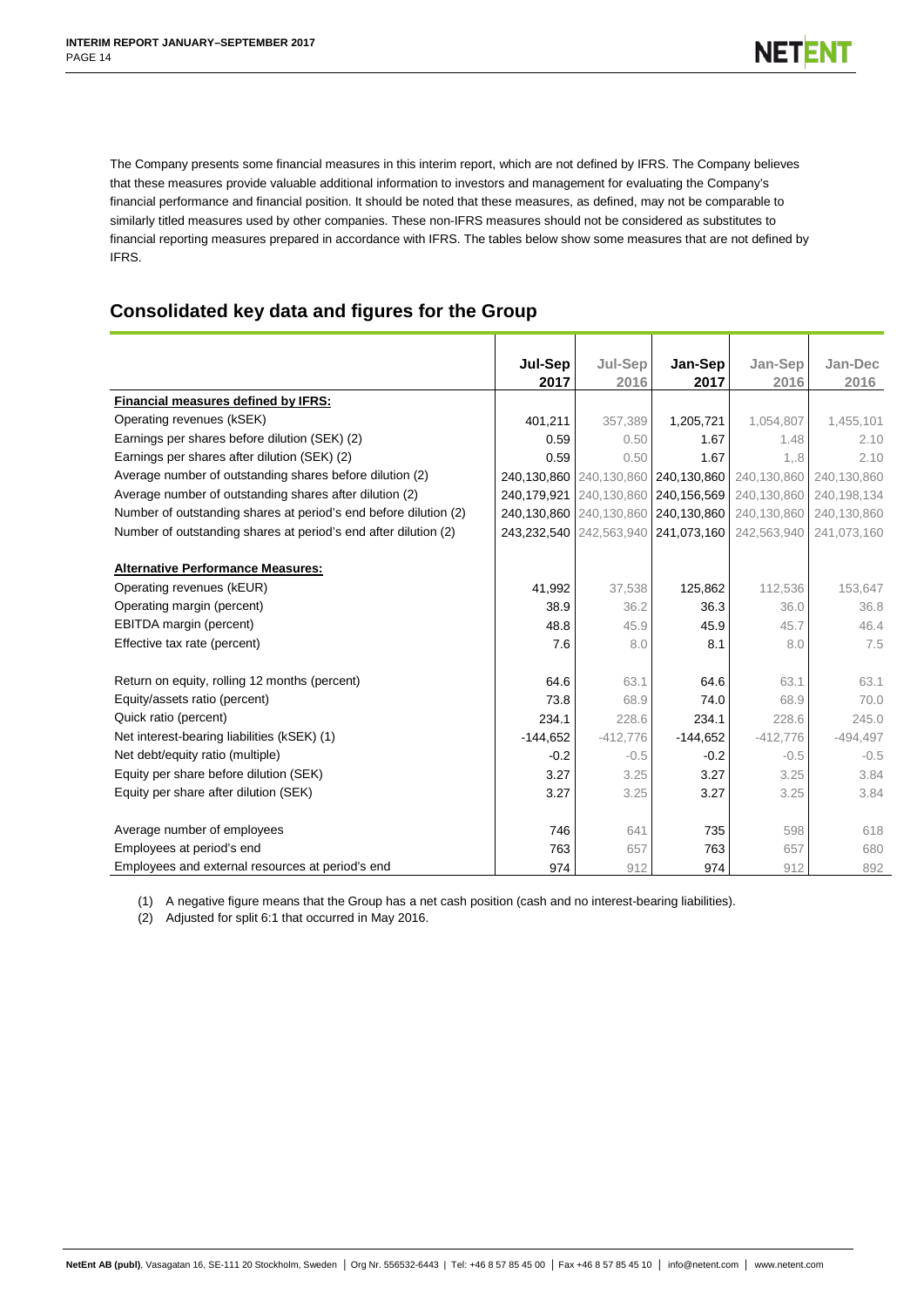# **Consolidated key data and figures by quarter for the Group**

|                                               | 2017           | 2017           | 2017           | 2016   | 2016           | 2016           | 2016   | 2015   | 2015   |
|-----------------------------------------------|----------------|----------------|----------------|--------|----------------|----------------|--------|--------|--------|
|                                               | Q <sub>3</sub> | Q <sub>2</sub> | Q <sub>1</sub> | Q4     | Q <sub>3</sub> | Q <sub>2</sub> | Q1     | Q4     | Q3     |
| Financial measures defined by IFRS:           |                |                |                |        |                |                |        |        |        |
| Operating revenues (kSEK)                     | 401.2          | 406.6          | 397.9          | 400.3  | 357.4          | 352.1          | 345.4  | 323.1  | 279.8  |
| Cash and cash equivalents (3) (SEKm)          | 144.7          | 168.9          | 573.5          | 494.5  | 412.8          | 275.4          | 486.5  | 402.1  | 316.8  |
| Funds held on behalf of licensees (SEKm)      | 43.7           | 130.0          | 86.0           | 92.4   | 102.9          | 63.9           | 2.0    | 24.6   | 74.5   |
| <b>Alternative Performance Measures:</b>      |                |                |                |        |                |                |        |        |        |
| Operating revenues (EURm)                     | 42.0           | 42.0           | 41.9           | 41.1   | 37.5           | 38.0           | 37.0   | 34.7   | 29.7   |
| Operating profit (SEKm)                       | 155.9          | 145.0          | 136.2          | 156.0  | 129.4          | 122.4          | 128.1  | 121.8  | 105.3  |
| Operating margin (percent)                    | 38.9           | 35.7           | 34.2           | 39.0   | 36.2           | 34.8           | 37.1   | 37.7   | 37.6   |
| EBITDA margin (percent)                       | 48.8           | 45.4           | 43.5           | 48.1   | 45.9           | 44.4           | 46.8   | 48.8   | 50.1   |
| Growth in SEK vs prior year (percent)         | 12.3           | 15.5           | 15.2           | 23.9   | 27.7           | 29.8           | 33.7   | 34.0   | 28.8   |
| Growth in EUR vs prior year (percent)         | 11.9           | 10.5           | 13.0           | 18.5   | 26.6           | 30.2           | 34.5   | 33.0   | 25.8   |
| Growth in SEK vs prior quarter (percent)      | $-1.3$         | 2.2            | $-0.6$         | 12.0   | 1.5            | 1.9            | 6.9    | 15.5   | 3.2    |
| Growth in EUR vs prior quarter (percent)      | 0.1            | 0.3            | 1.8            | 9.5    | $-1.1$         | 2.5            | 6.8    | 17.0   | 1.7    |
| Equity/assets ratio (percent)                 | 73.8           | 61.5           | 74.6           | 70.0   | 68.9           | 68.9           | 79.2   | 74.0   | 69.2   |
| Return on equity rolling 12 months (percent)  | 64.6           | 62.0           | 59.6           | 63.1   | 63.1           | 63.7           | 63.2   | 61.2   | 59.0   |
| Net debt/equity ratio (multiple)              | $-0.2$         | $-0.3$         | $-0.5$         | $-0.5$ | $-0.5$         | $-0.4$         | $-0.6$ | $-0.6$ | $-0.5$ |
| Share price at end of period (2)              | 63.20          | 73.65          | 72.00          | 70.30  | 78.50          | 83.00          | 76.40  | 82.42  | 77.58  |
| Earnings per share after dilution (SEK) (2)   | 0.59           | 0.56           | 0.52           | 0.62   | 0.50           | 0.47           | 0.51   | 0.48   | 0.41   |
| Book equity per share (SEK) (2)               | 3.27           | 2.70           | 4.36           | 3.84   | 3.25           | 2.70           | 3.49   | 2.97   | 2.57   |
| Cash flow from operations per share (SEK) (2) | 0.77           | 0.77           | 0.63           | 0.66   | 0.74           | 0.66           | 0.54   | 0.58   | 0.51   |
| Average number of employees                   | 746            | 741            | 717            | 674    | 641            | 604            | 551    | 516    | 496    |

# **Reconciliation to IFRS**

| (SEKm)                               | 2017     | 2017           | 2017     | 2016     | 2016           | 2016           | 2016     | 2015     | 2015     |
|--------------------------------------|----------|----------------|----------|----------|----------------|----------------|----------|----------|----------|
|                                      | Q3       | Q <sub>2</sub> | Q1       | Q4       | Q <sub>3</sub> | Q <sub>2</sub> | Q1       | Q4       | Q3       |
| <b>EBITDA</b>                        |          |                |          |          |                |                |          |          |          |
| Profit for the period                | 142.4    | 133.8          | 124.0    | 150.0    | 119.2          | 113.5          | 121.7    | 115.7    | 97.6     |
| Tax on profit for the period         | 11.7     | 13.2           | 10.4     | 10.2     | 10.4           | 10.0           | 10.6     | 7.3      | 8.1      |
| Financial items                      | $-1.8$   | $-2.1$         | 1.9      | $-4.2$   | $-0.2$         | $-1.1$         | $-4.2$   | $-1.2$   | $-0.4$   |
| Depreciation & Amortization          | 39.8     | 39.6           | 37.0     | 36.6     | 34.7           | 33.9           | 33.6     | 36.0     | 34.8     |
| <b>EBITDA</b>                        | 195.7    | 184.6          | 173.2    | 192.6    | 164.2          | 156.3          | 161.8    | 157.8    | 140.1    |
|                                      |          |                |          |          |                |                |          |          |          |
| Net interest-bearing liabilities     |          |                |          |          |                |                |          |          |          |
| Interest-bearing provisions          |          |                |          |          |                |                |          |          |          |
| Interest-bearing liabilities         |          |                |          |          |                |                |          |          |          |
| Cash and cash equivalents            | $-144.7$ | $-168.9$       | $-573.5$ | $-494.5$ | $-412.8$       | $-275.4$       | $-486.5$ | $-402.1$ | $-316.8$ |
| Net interest-bearing liabilities (1) | $-144.7$ | $-168.9$       | $-573.5$ | -494.5   | $-412.8$       | $-275.4$       | $-486.5$ | $-402.1$ | $-316.8$ |
|                                      |          |                |          |          |                |                |          |          |          |
| <b>Quick ratio</b>                   |          |                |          |          |                |                |          |          |          |
| Total current assets                 | 616.9    | 618.2          | 984.5    | 935.6    | 776.3          | 605.2          | 756.9    | 679.2    | 607.9    |
| Total current liabilities            | 265.0    | 392.1          | 342.1    | 381.8    | 339.5          | 281.2          | 208.7    | 239.2    | 262.8    |
| Quick ratio (percent)                | 232.8    | 157.6          | 287.8    | 245.0    | 228.6          | 215.3          | 362.8    | 284.1    | 231.3    |

(1) A negative figure means that the Group has a net cash position (cash and no interest-bearing liabilities).

(2) Adjusted for split 6:1 that occurred in May 2016.

(3) Excluding funds held on behalf of licensees.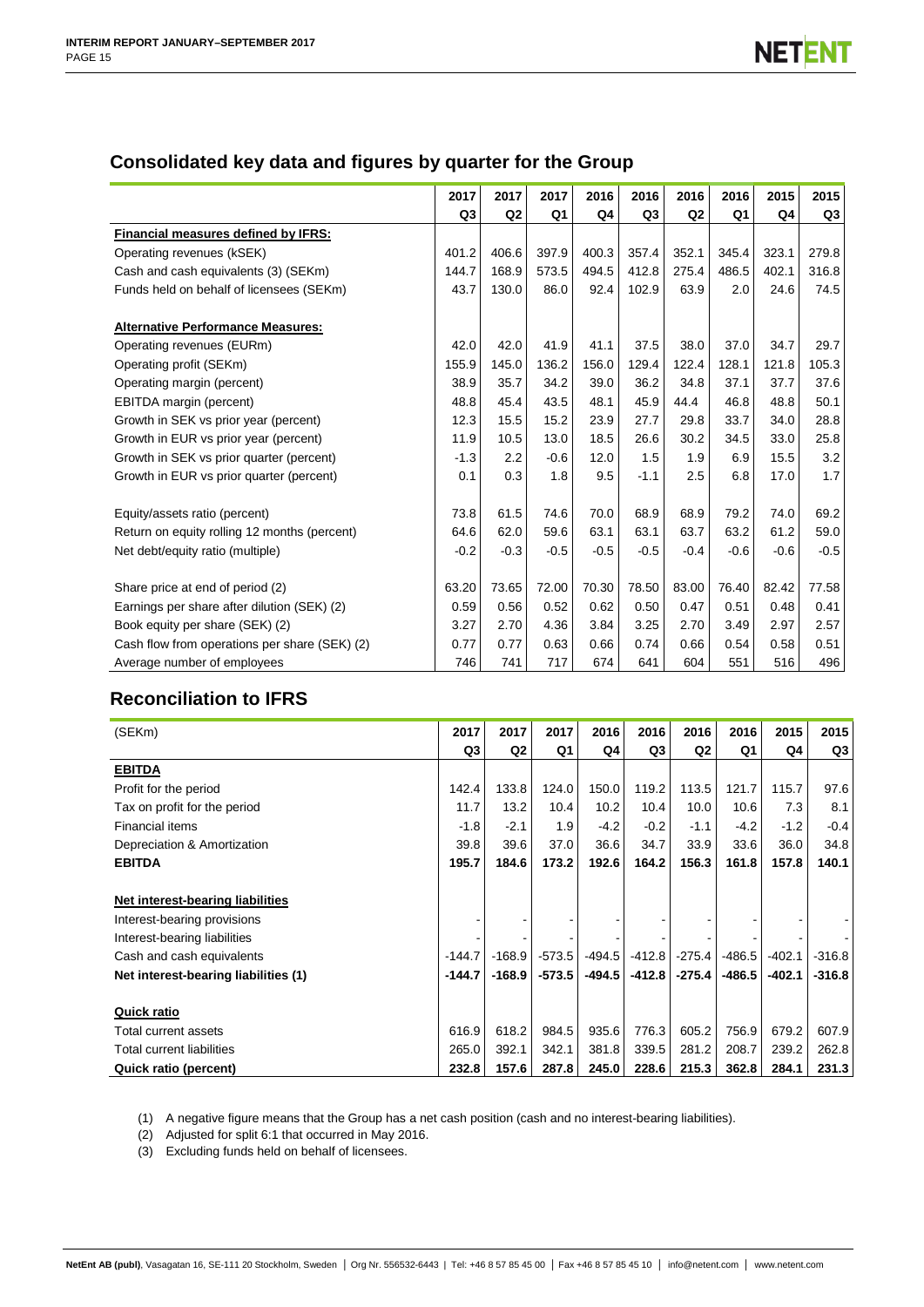# **Definitions**

### *Operating profit*

Operating revenues minus operating costs. Measures the Company's operating result before interest and taxes. Commonly used by investors, analysts and management to evaluate the profitability of the Company.

### *Operating margin*

Operating profit in relation to operating revenues. This is a measure of profitability commonly used by investors, analysts and management to evaluate the profitability of the Company.

### *EBITDA-margin*

Operating profit excluding depreciation and amortization in relation to operating revenues. This is a measure of profitability commonly used by investors, analysts and management to evaluate the profitability of the Company.

### *Growth in SEK compared to prior year*

Percentage change of operating revenues in SEK, compared to the previous year. Commonly used by investors, analysts and management to evaluate the growth of the Company.

# *Growth in EUR compared to prior year*

Percentage change of operating revenues in EUR, compared to the previous year. Commonly used by investors, analysts and management to evaluate the growth of the Company. The Company aims to grow faster than the market.

# *Growth in SEK compared to prior quarter*

Percentage change of operating revenues in SEK, compared to the previous quarter. Commonly used by investors, analysts and management to evaluate the growth of the Company.

# *Growth in EUR compared to prior quarter*

Percentage change of operating revenues in EUR, compared to the previous quarter. Commonly used by investors, analysts and management to evaluate the growth of the Company.

### *Average shareholders' equity*

Calculated as shareholders' equity at the start of the year, plus outgoing equity at the end of the year, divided by two.

### *Return on equity*

Period's profit/loss (rolling twelve months) in relation to average shareholder equity for last twelve months. This is a measure of capital returns that is commonly used by investors, analysts and management to evaluate the Company's ability to generate returns on the capital provided by its shareholders.

# *Financial items*

Calculated as financial income minus financial expenses, adjusted for currency effects.

# *Equity/assets ratio*

Equity at the end of period as a percentage of total assets at the end of period. This is a measure commonly used by investors, analysts and management to evaluate the capital structure of the Company and its ability to meet its short- and long-term obligations.

# *Quick ratio*

Current assets in relation to current liabilities. This is a measure commonly used by investors, analysts and management to evaluate the short-term liquidity of the Company.

# *Net interest-bearing liabilities*

Net of interest-bearing provisions and liabilities less financial assets and cash and cash equivalents. This is a measure commonly used by investors, analysts and management to evaluate the financial position of the Company and its ability to return cash to shareholders.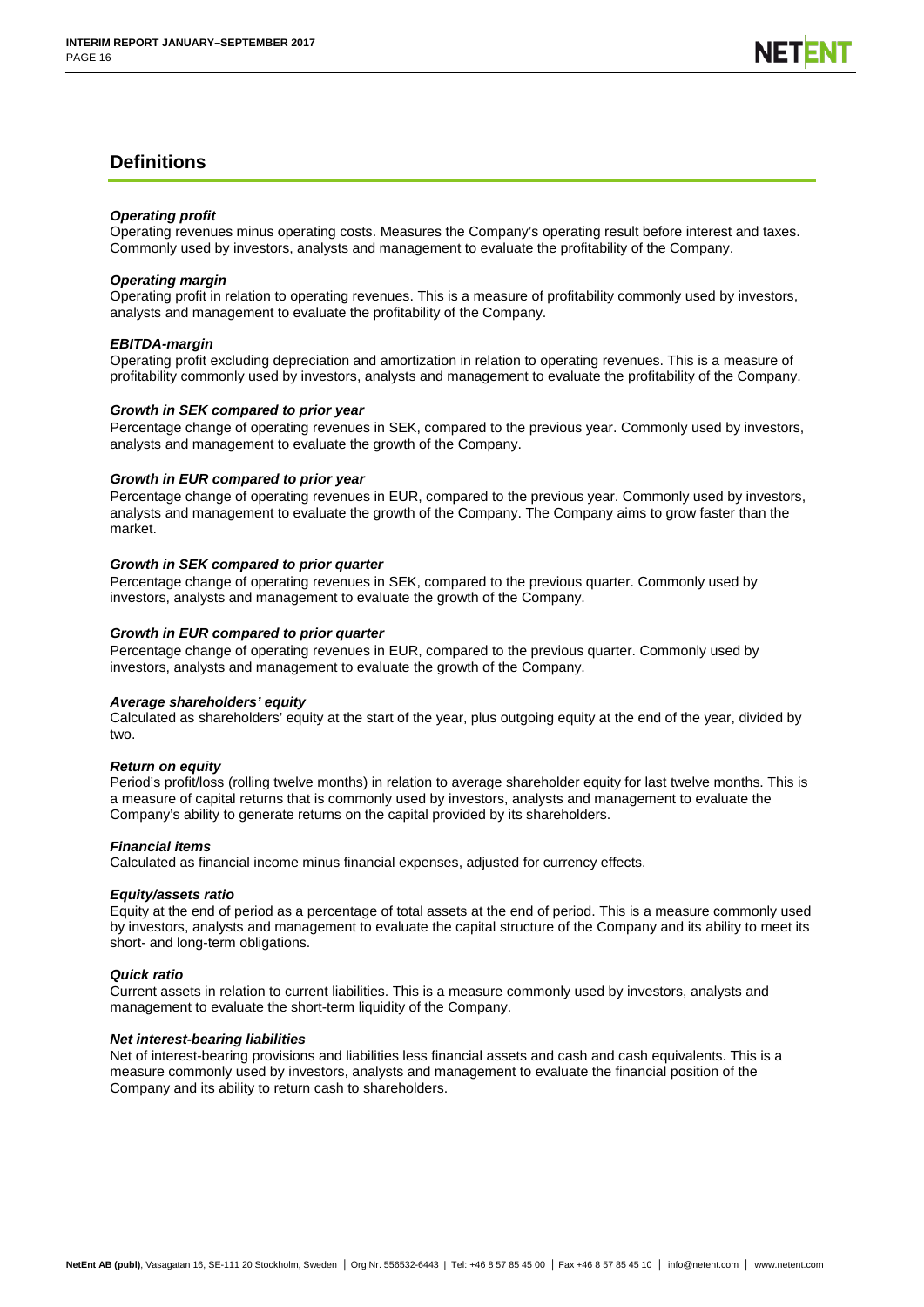### *Net debt/equity ratio (multiple)*

Net of interest-bearing earnings and liabilities minus financial assets and cash and cash equivalents, divided by shareholder's equity. This is a measure commonly used by investors, analysts and management to evaluate the financial position of the Company and its ability to return cash to shareholders.

#### *Average number of employees*

The average number of employees during the period, defined as full-time equivalents.

### *Number of employees at end of period*

The number of employees at the end of the period, defined as full-time equivalents.

#### *Number of employees and external resources at end of period*

The number of employees and external resources such as dedicated persons with contracted suppliers and subcontractors at the end of the period, defined as full-time equivalents.

#### *Earnings per share before dilution*

Profit for the period divided by the average number of shares outstanding during the period, before dilution from options.

#### *Earnings per share after dilution*

Profit for the period divided by the average number of shares outstanding during the period, after dilution from options.

#### *Equity per share*

Shareholders' equity divided by the number of shares outstanding at the end of the period.

### *Cash flow from operating activities per share*

Cash flow from operating activities divided by the average number of shares outstanding after dilution for the period. This is a measure used by investors, analysts and management to evaluate the financial development of the Company and its ability to generate a positive cash flow.

#### *Average number of shares outstanding*

The average number of shares outstanding during the period adjusted for bonus issue and share split.

#### *Number of shares outstanding*

The number of shares outstanding adjusted for bonus issue and share split.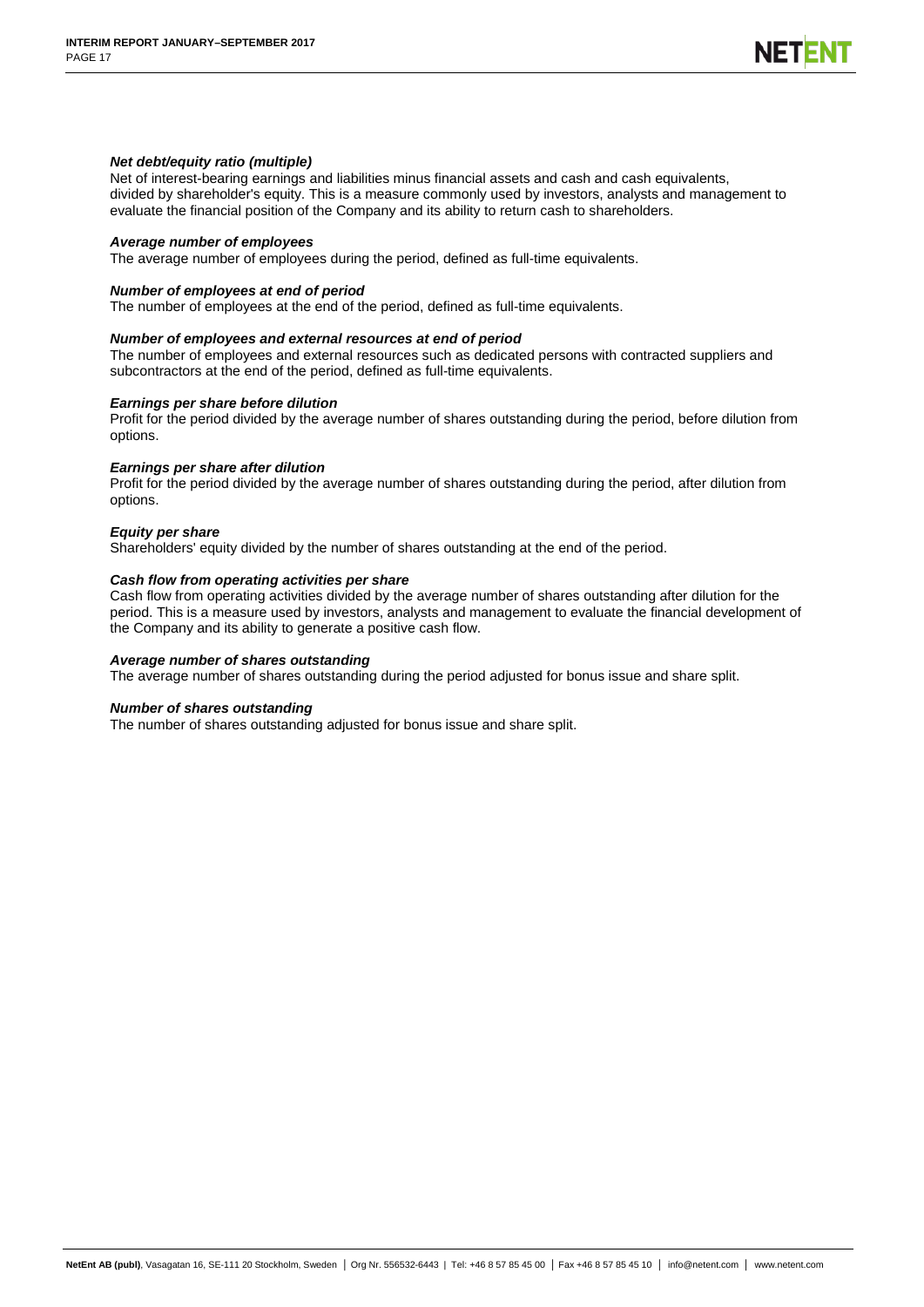# **Condensed Parent Company income statement**

|                                           | Jul-Sep   | <b>Jul-Sep</b> | Jan-Sep    | Jan-Sep    | Jan-Dec    |
|-------------------------------------------|-----------|----------------|------------|------------|------------|
| <b>INCOME STATEMENT (KSEK)</b>            | 2017      | 2016           | 2017       | 2016       | 2016       |
| Operating revenues                        | 189,281   | 180,410        | 599,895    | 534,312    | 737,522    |
| Other external expenses                   | $-74,305$ | $-76,501$      | $-238,898$ | $-219,021$ | $-299,541$ |
| Personnel expenses                        | $-95,647$ | $-85,454$      | $-302,838$ | $-268,048$ | $-365,037$ |
| Depreciation and amortization             | $-7,660$  | $-6,963$       | $-21,404$  | $-19,904$  | $-26,430$  |
| <b>Operating profit</b>                   | 11,669    | 11,492         | 36,755     | 27,339     | 46,514     |
|                                           |           |                |            |            |            |
| <b>Financial items</b>                    | $-245$    | 410            | 2,206      | 9,533      | 496,368    |
| Transfer to untaxed reserves              |           |                |            |            | 4,481      |
| <b>Profit before tax</b>                  | 11,424    | 11,902         | 38,961     | 36,872     | 547,363    |
| Tax on the period's profit                | $-3,104$  | $-2,854$       | $-8,846$   | $-8,522$   | $-13,971$  |
| Profit for the period                     | 8,565     | 9,048          | 30,114     | 28,350     | 533,392    |
|                                           |           |                |            |            |            |
| <b>STATEMENT OF TOTAL INCOME</b>          |           |                |            |            |            |
| Profit for the period                     | 8,565     | 9,048          | 30,114     | 28,350     | 533,392    |
| Other total income                        |           |                |            |            |            |
| Sum of other total income for the period, |           |                |            |            |            |
| net after tax                             |           |                |            |            |            |
| Total income for the period               | 8,565     | 9,048          | 30,114     | 28,350     | 533,392    |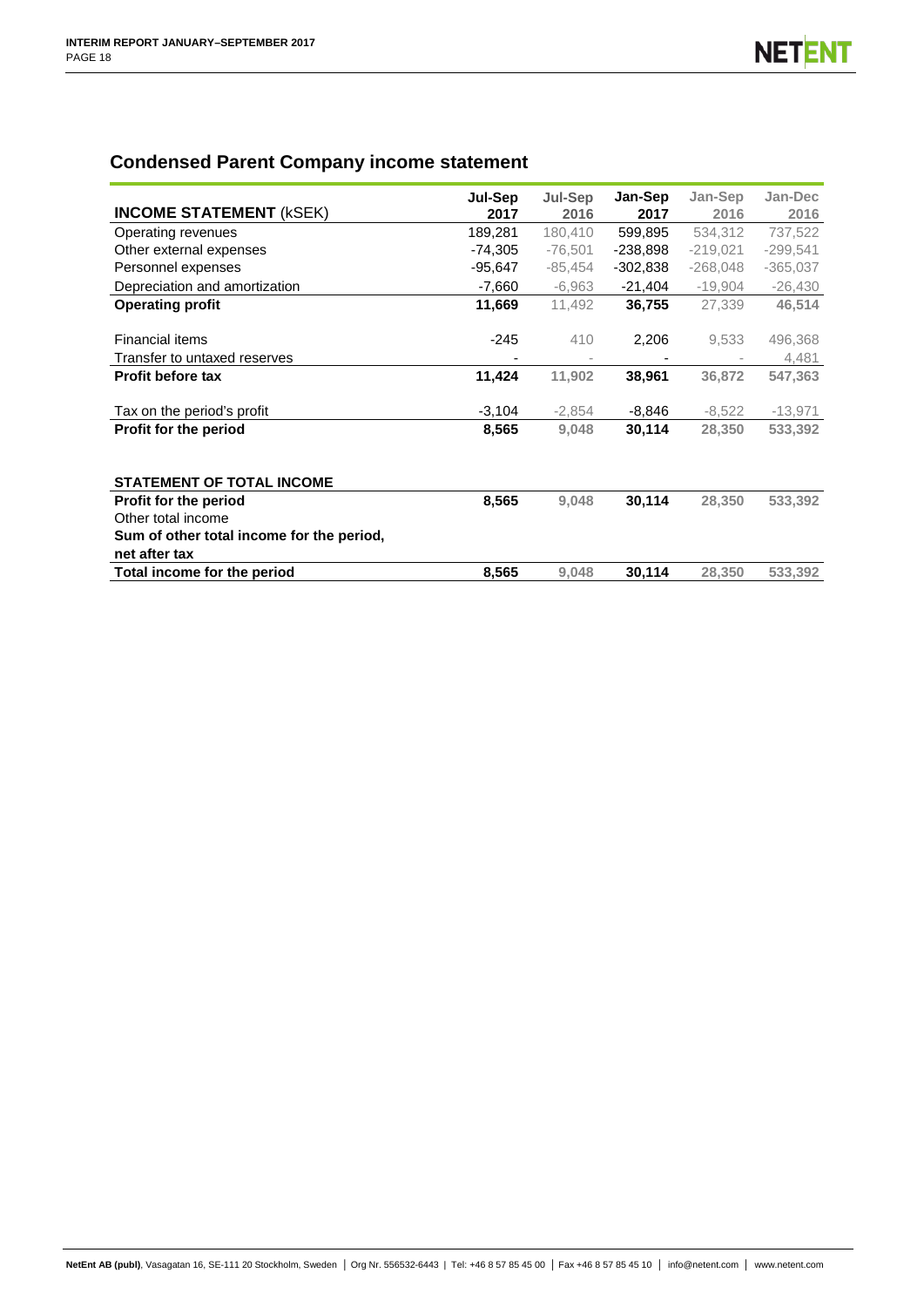# **Condensed Parent Company balance sheet**

| <b>ASSETS (kSEK)</b>                  | 2017-09-30 | 2016-09-30 | 2016-12-31 |
|---------------------------------------|------------|------------|------------|
| Intangible assets                     | 4,441      | 6,096      | 5,791      |
| Property, plant, and equipment        | 72,811     | 32,200     | 51,828     |
| Shares in subsidiaries                | 4,611      | 2,308      | 4,611      |
| <b>Total non-current assets</b>       | 81,862     | 40.604     | 62,230     |
| Accounts receivable                   | 20         | 156        | 3          |
| Receivables from Group companies      | 122.099    | 12.063     | 388,228    |
| Current tax receivables               | 651        | 3.556      | 1.748      |
| Other receivables                     | 12,086     | 12.544     | 27,955     |
| Prepaid expenses and accrued revenues | 52,060     | 21,461     | 51,327     |
| Cash and cash equivalents             | 52,931     | 242,275    | 345,728    |
| <b>Total current assets</b>           | 239,848    | 292,055    | 814.989    |
| <b>TOTAL ASSETS</b>                   | 321,710    | 332.659    | 877.219    |

| <b>EQUITY AND LIABILITIES (KSEK)</b>  | 2017-09-30 | 2016-09-30 | 2016-12-31 |
|---------------------------------------|------------|------------|------------|
| Share capital                         | 1,205      | 1.205      | 1.205      |
| <b>Statutory reserve</b>              | 38         | 38         | 38         |
| Share premium reserve                 | 58,914     | 55,495     | 55,299     |
| Retained earnings                     | 81,197     | 88,098     | 88,098     |
| Profit for the period                 | 30,114     | 28,350     | 533,392    |
| <b>Total equity</b>                   | 171,467    | 173,186    | 678,032    |
|                                       |            |            |            |
| <b>Untaxed reserves</b>               | 23,427     | 27,649     | 23,427     |
| Accounts payable                      | 27,455     | 33,338     | 86,976     |
| Liabilities to Group companies        | 3,323      | 21,261     | 9,006      |
| <b>Tax liabilities</b>                |            |            |            |
| Other liabilities                     | 7,384      | 5.859      | 6,598      |
| Accrued expenses and prepaid revenues | 88,654     | 71,365     | 73,180     |
| <b>Total current liabilities</b>      | 126,816    | 131,824    | 175,760    |
| <b>TOTAL EQUITY AND LIABILITIES</b>   | 321,710    | 332,659    | 877,219    |